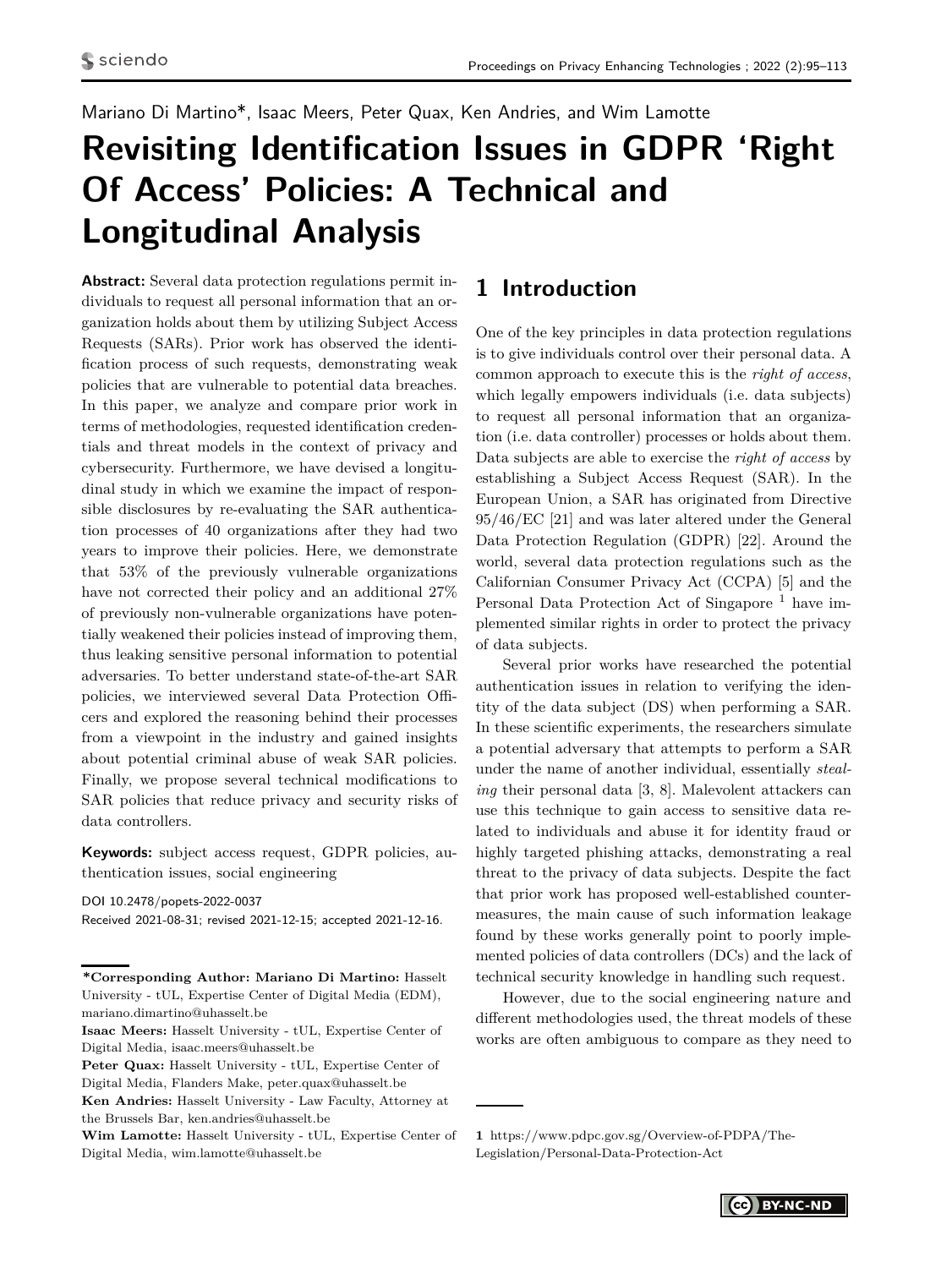anticipate on reactions of the targeted organizations. As organizations rarely communicate about internal [SAR](#page-0-0) policies, it is unknown if they are actually abused by criminal entities in reality. Although some of these works abide by responsible disclosure guidelines in which each [DC](#page-0-0) is notified of their vulnerable policies, it is also uncertain whether these [DCs](#page-0-0) have actually improved their policy accordingly. To better understand these concerns, we propose the following research questions:

- What prior studies have analyzed potential abuse against [SAR](#page-0-0) policies? More specifically, how do they differ in methodologies and how realistic are they?
- What is the effect on [SAR](#page-0-0) policies when potential vulnerable organizations are notified in the form of a responsible disclosure ? Do they improve their policies accordingly?
- How do [Data Protection Officers \(DPOs\)](#page-0-0) handle SARs internally and how can we improve their policies? Is there a suspicion or proof that criminal adversaries are abusing weak [SAR](#page-0-0) policies in real-life cases?

Providing answers to these questions is accomplished in this paper by the following aspects:

- We compare and analyze the different methodologies, threat models and identification credentials that are utilized by prior work, when performing an adversarial [SAR.](#page-0-0)
- We conduct an experiment in which we review the authentication process of [DCs](#page-0-0) after they were notified of their vulnerable policies two years ago. In other words, we observe whether organizations have correctly implemented the suggestions of prior work [\[8\]](#page-16-4) from 2019 by developing a novel approach to ethically set up and send fake [SARs.](#page-0-0)
- We interview several [DPOs](#page-0-0) of the targeted organizations and inquire them about their internal [SAR](#page-0-0) policies in order to better comprehend their current authentication methods.
- Based on their interviews and our experiment, we propose several improvements and tips to [SAR](#page-0-0) implementations that will help [DCs](#page-0-0) to reduce their cybersecurity and privacy risks.

The remainder of the paper is structured as follows. Section [2](#page-1-0) gives a brief overview of prior work related to [SARs](#page-0-0) in general. Next, Section [3](#page-2-0) explains the legal details of a [SAR](#page-0-0) and 'Right of Access'. Furthermore, in Section [4,](#page-2-1) the threat models and methodologies of prior work that analyzes the identity verification process are examined. In Section [5,](#page-6-0) we discuss our [SAR](#page-0-0) experiment

in which we review the authentication process of [DCs](#page-0-0) after they were notified of their vulnerable policies two years ago. Finally, in Section [6](#page-11-0) we explore the reasoning and verification process behind [SAR](#page-0-0) policies as explained by [DPOs](#page-0-0) themselves and in Section [7](#page-14-0) we discuss and propose improvements to existing [SAR](#page-0-0) policies.

## <span id="page-1-0"></span>**2 Related work**

Since the entry into force of Directive 95/46/EC [\[21\]](#page-16-0) and later the [GDPR](#page-0-0) [\[22\]](#page-16-1), several researchers have published empirical studies around the practicality and usability of [SARs,](#page-0-0) from both a technical and legal perspective [\[1,](#page-16-5) [9,](#page-16-6) [14,](#page-16-7) [24\]](#page-17-0). More specifically, Herrmann and Lindemann [\[11\]](#page-16-8) have analyzed the data responses from 150 popular websites and smartphone apps when exercising the 'Right of Access' under the now obsolete Directive 95/46/EC, demonstrating excessive carelessness of [DCs](#page-0-0) when handling those requests as well as incidentally revealing possibilities of criminal abuse. Following the adoption of the [GDPR](#page-0-0) in 2016, Cormack [\[6\]](#page-16-9) argued that the additional provisions related to the 'Right of Access' (now Article 15 GDPR) may increase the hypothetical risk of leaking personal information to unauthorized third-parties when those parties attempt to impersonate real data subjects. To better conceptualize these risks, Boniface et al. [\[2\]](#page-16-10) examined potential authentication issues of various popular websites and third-party trackers more in-depth and compared the recommendations of European [Data Protection Authorities \(DPAs\)](#page-0-0) concerning the transmission of sensitive information such as passports and national ID cards. They further acknowledge the severe impact and possible consequences of some of the weaker recommendations and conclude with several suggestions for improvements when dealing with government-issued IDs and digital identities.

Later in 2019, Di Martino et al. [\[8\]](#page-16-4) have conducted the first practical experiment in which a simulated adversary sends fake [SARs](#page-0-0) to 50 popular organizations under the pretence of being one of the other authors in the study. The authors accompanied the fake [SARs](#page-0-0) with simple social engineering techniques, resulting in a significant amount of personal information being leaked to the 'supposed' adversary. Following the study of [\[8\]](#page-16-4), several similar experiments have been performed with a slightly different dataset and methodology [\[3,](#page-16-3) [4,](#page-16-11) [17\]](#page-16-12).

Finally, Kröger et al. [\[12\]](#page-16-13) observed the [GDPR SAR](#page-0-0) policies of 225 mobile app developers over a longer period of time and point out numerous deceptive state-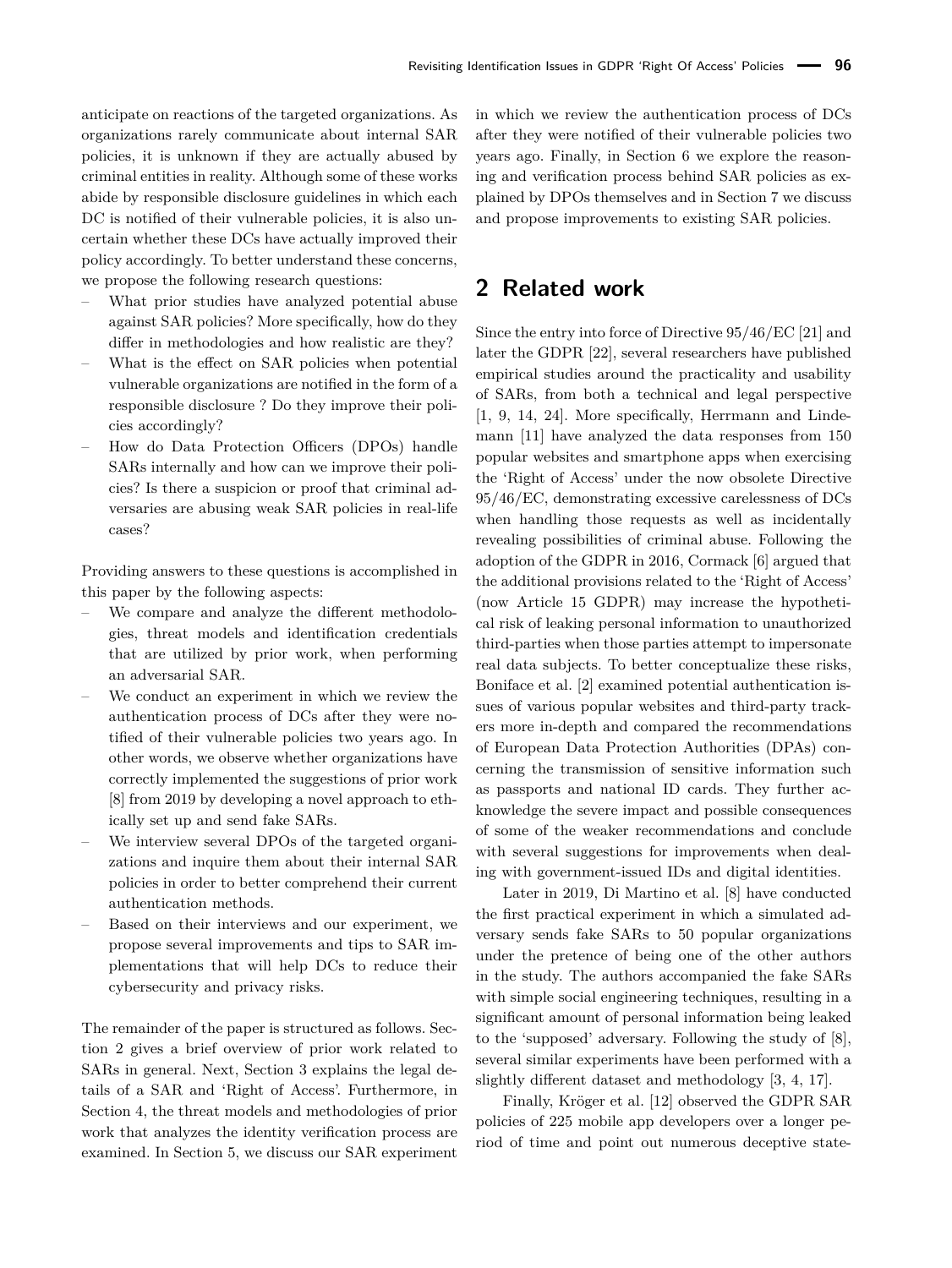ments from developers along with general findings on inadequate data processing practices of some [DCs.](#page-0-0) A similar study is being conducted related to the recent [CCPA](#page-0-0) [\[19\]](#page-16-14). Moreover, additional works also suggest potential policy improvements related to authentication but vary widely in terms of security and usability [\[13,](#page-16-15) [18\]](#page-16-16). Interestingly, prior work has also been served as guidance for implementing and refining the recent [CCPA](#page-0-0) statute<sup>[2](#page-0-0)</sup>.

# <span id="page-2-0"></span>**3 GDPR 'Right of Access'**

The 'Right of Access' of the GDPR gives data subjects the right to request all personal information that a data controller is processing about them [\[22,](#page-16-1) Art.15]. The data subject is defined as an *'identifiable natural person'* [\[22,](#page-16-1) Art.4(1)], while the data controller is defined as the entity that determines *'the purposes and means of the processing of personal data'* [\[22,](#page-16-1) Art. 4(7)]. In a practical context, the data subject (DS) is in fact the person requesting the data, while the term 'data controller (DC)' refers to the organization that is responsible for handling that request. In addition to the raw personal data, the [DC](#page-0-0) should also provide the [DS](#page-0-0) with details about their data such as the retention period and the purpose of the processing  $[22, Art. 13(1)]$  $[22, Art. 13(1)]$ . Exercising the 'Right of Access' is usually accomplished by sending a Subject Access Request (SAR) or Data Request to the [DC.](#page-0-0)

Some important aspects of this right are summarized below:

- The request may be performed in *'writing, or by other means, including, where appropriate, by electronic means'* [\[22,](#page-16-1) Art. 12(1)]. In other words, the [DS](#page-0-0) may request their data through at least email or postal mail.
- The [DC](#page-0-0) is required to provide the personal data to the [DS](#page-0-0) within one month. Although the data should be provided without undue delay, if the [DC](#page-0-0) is unable to provide the data within the timeframe (e.g. when the number of requests are substantial), then they may extend the deadline with an extra two months [\[22,](#page-16-1) Art. 12(3)]. However, this extension should be communicated to the [DS](#page-0-0) within the first month of receiving their [SAR](#page-0-0) [\[22,](#page-16-1) Art. 12(4)].
- The [DC](#page-0-0) must provide the personal data to the [DS](#page-0-0) free of charge, with some exceptions (e.g. excessive repeated requests) [\[22,](#page-16-1) Art. 12(5)].
- The [DC](#page-0-0) should *'use all reasonable measures to verify the identity of a data subject who requests access'* [\[22,](#page-16-1) Rect. 64].

Finally, under some circumstances, a Data Protection Officer (DPO) is appointed to the organization. This entity has the responsibility, among other things, to *'monitor compliance with this regulation'* [\[22,](#page-16-1) Art. 39].

# <span id="page-2-1"></span>**4 Analysis of identity verification**

## **4.1 Introduction**

Verifying the identity of the [DS](#page-0-0) is a crucial aspect of having a secure [SAR](#page-0-0) policy. When an organization receives a [SAR,](#page-0-0) it has to verify whether the person who is sending the inquiry is the same person as the one they are asking the personal data from. Numerous authentication methods are utilized by organizations, many of which are not safe for even the weakest threat model possible [\[3,](#page-16-3) [4\]](#page-16-11). To the best of our knowledge, SAR experiments where the main focus is evaluating the authentication process from an adversarial viewpoint have only been conducted by the authors listed in Table [1.](#page-3-0) In these prior studies, the threat model consists of a malicious actor who attempts to steal personal data from a specifically targeted individual. This is achieved by collecting a minimal amount of personal information about the subject in order to send a fake [SAR](#page-0-0) under the false pretence of being the subject. However, comparing these studies is not trivial due to the different methodologies that are utilized and the manner in which the statistics are being formulated. In this section, we analyze prior work in terms of the attacker methodology and the credentials requested by organizations when they are authenticating the [DS.](#page-0-0)

In Table [1,](#page-3-0) we present prior works that have conducted SAR experiments in which an adversary is simulated. Here, we list the different credentials that were requested and how many of these [DCs](#page-0-0) were persuaded by social engineering techniques. The first percentage is calculated based on the total number of organizations that require the mentioned credential in their first correspondence with the supposed [DS.](#page-0-0) The second or bold percentage indicates the absolute percentage of [DCs](#page-0-0) that the authors were able to persuade by social

**<sup>2</sup>** https://oag.ca.gov/sites/all/files/agweb/pdfs/privacy/ccpa-15-day-comments-022520.pdf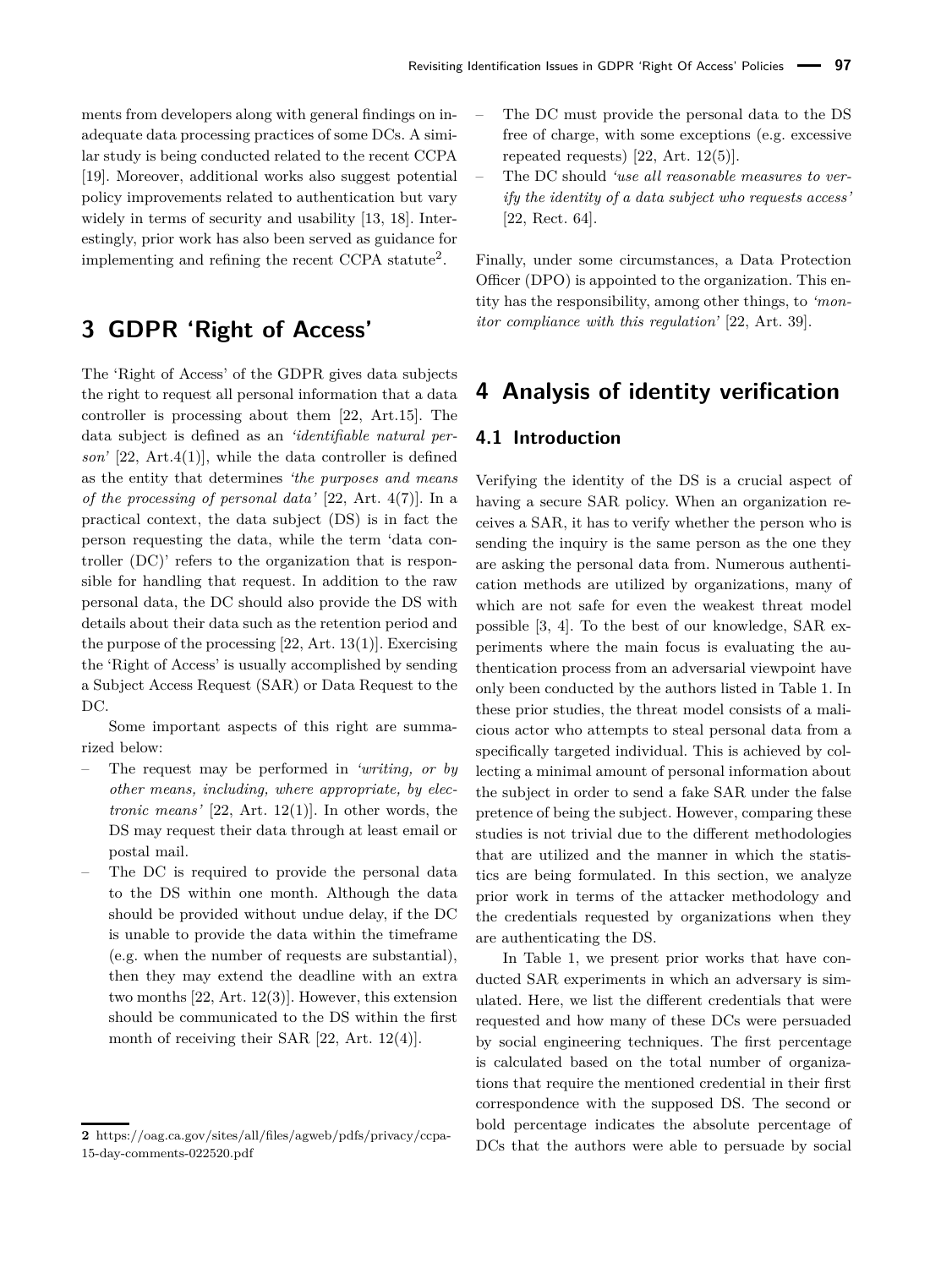<span id="page-3-0"></span>

|                              | Di Martino et al. [8]<br>(2019) | Pavur & Knerr $[17]$ <sup>1</sup><br>(2019) | Bufalieri et al. [3]<br>(2020) | Our work<br>(2021) |
|------------------------------|---------------------------------|---------------------------------------------|--------------------------------|--------------------|
| Total number of tested orgs. | 55                              | 75                                          | 326                            | 54                 |
| ID card or passport          | 24%                             | 13%                                         | 10%                            | N/A                |
| Subject email access         | $31\% / 4\%$                    | 15%                                         | $16\% / 6\%$                   | $22\% / 5\%$       |
| Account login                | $33\% / 2\%$                    | 15%                                         | 21%                            | $36\% / 2\%$       |
| User-specific data           | $16\% / 2\%$                    | 7%                                          | 6%                             | $22\% / 2\%$       |
| Call subject                 | $5\%$                           | $1\%$                                       | $1\%$                          | $2\%$              |
| Device cookie                | $0\%$                           | 11%                                         | $1\%$                          | $0\%$              |
| Address or region            | 9%                              | N/A                                         | N/A                            | 5%                 |
| Dataset                      | Alexa top                       | Unknown                                     | Alexa top                      | Same as [8]        |
| Adversarial methodology      | MAIL? $SE^3$ SIMUL <sup>4</sup> | MAIL                                        | MAIL, SIMUL                    | MAIL, SE, SIMUL    |
| Initial request              | Email                           | Email                                       | Email                          | Registered letter  |
| Number of subjects           | 2                               |                                             | N/A                            | 5                  |
| Number of unresponsive orgs. | 4(7%)                           | 17 (23%)                                    | 92(28%)                        | 3(5%)              |

**Table 1.** Prior works that conducted practical [SAR](#page-0-0) experiments where the identity verification process has been assessed and if possible, bypassed. The percentages are calculated based on the total number of tested organizations that required the listed credential in their first correspondence. The second or bold percentage listed in some rows indicate the (absolute) percentage of [DCs](#page-0-0) that the authors were able to persuade by social engineering to not request that credential in exchange for –less safe– credentials, even though that was not requested in their first correspondence.

<sup>1</sup> We only observed the initial 75 organizations in this work as the other 75 organizations are contacted using *daisy*

*chained* information. In addition, this work is not academically peer-reviewed.

 $^2$  MAIL: Email spoofing or a fake email address was used.

<sup>3</sup> SE: Active social engineering attempts were used to convince or persuade the [DCs.](#page-0-0)

<sup>4</sup> SIMUL: ID cards were altered by using image manipulation software.

engineering to not request that credential in exchange for –less safe– credentials, even though that was not requested in their first correspondence. To illustrate an example, we take the '*subject email access*' row. Here, 31% of the organizations require this credential in the work of [\[8\]](#page-16-4), while 4% of the organizations were persuaded by social engineering to request other weaker credentials, such as the address of the [DS,](#page-0-0) even though 'subject email access' was first required by the [DC.](#page-0-0) The percentages in this table are not necessarily cumulative as some organizations may utilize multiple authentication methods. For clarity, we have also included our experiment of Section [5.](#page-6-0) Finally, fine-grained statistics from [\[4\]](#page-16-11) were not available and are therefore excluded from the table.

In the following subsections, we explore the context of the prior SAR experiments and the requested credentials in more detail.

## **4.2 Threat model and responsiveness**

When a potential adversary develops a threat model for abusing [SARs,](#page-0-0) several methodologies are possible, depending on the repertoire of information available to the adversary. For instance, [\[8\]](#page-16-4) initiated their SARs by providing the name and email address to the [DC,](#page-0-0) while [\[17\]](#page-16-12) provided additional basic information (including the home address). It is therefore unknown whether some [DCs](#page-0-0) would require email addresses or home addresses in the first place as they are already provided in the initial request. Another inconsistency is that [\[17\]](#page-16-12) considered organizations to be vulnerable based on the theoretical strength of the authentication methods, without actually attempting to circumvent these. Differently put, they provided the correct (often censored) credentials such as a document that proves the [DS](#page-0-0) address, assuming it would be considered insecure without attempting to manipulate such credential. In contrast, [\[3\]](#page-16-3) attempted to evade these ineffective methods by creating similarlooking email addresses and (semi) simulating ID cards, while [\[8\]](#page-16-4) also carried out social engineering techniques which we briefly explain in Section [5.3.](#page-7-0) In the work of [\[17\]](#page-16-12), they mention the use of social engineering, however, they did not clarify how such social engineering attempt was performed with the exception of an excuse developed in their initial [SAR.](#page-0-0)

Moreover, as [SAR](#page-0-0) processes are often not public knowledge and mostly unique to each organization, authors are required to make assumptions related to the processing of authentication documents and personal data. The process of authenticating [SARs](#page-0-0) may vary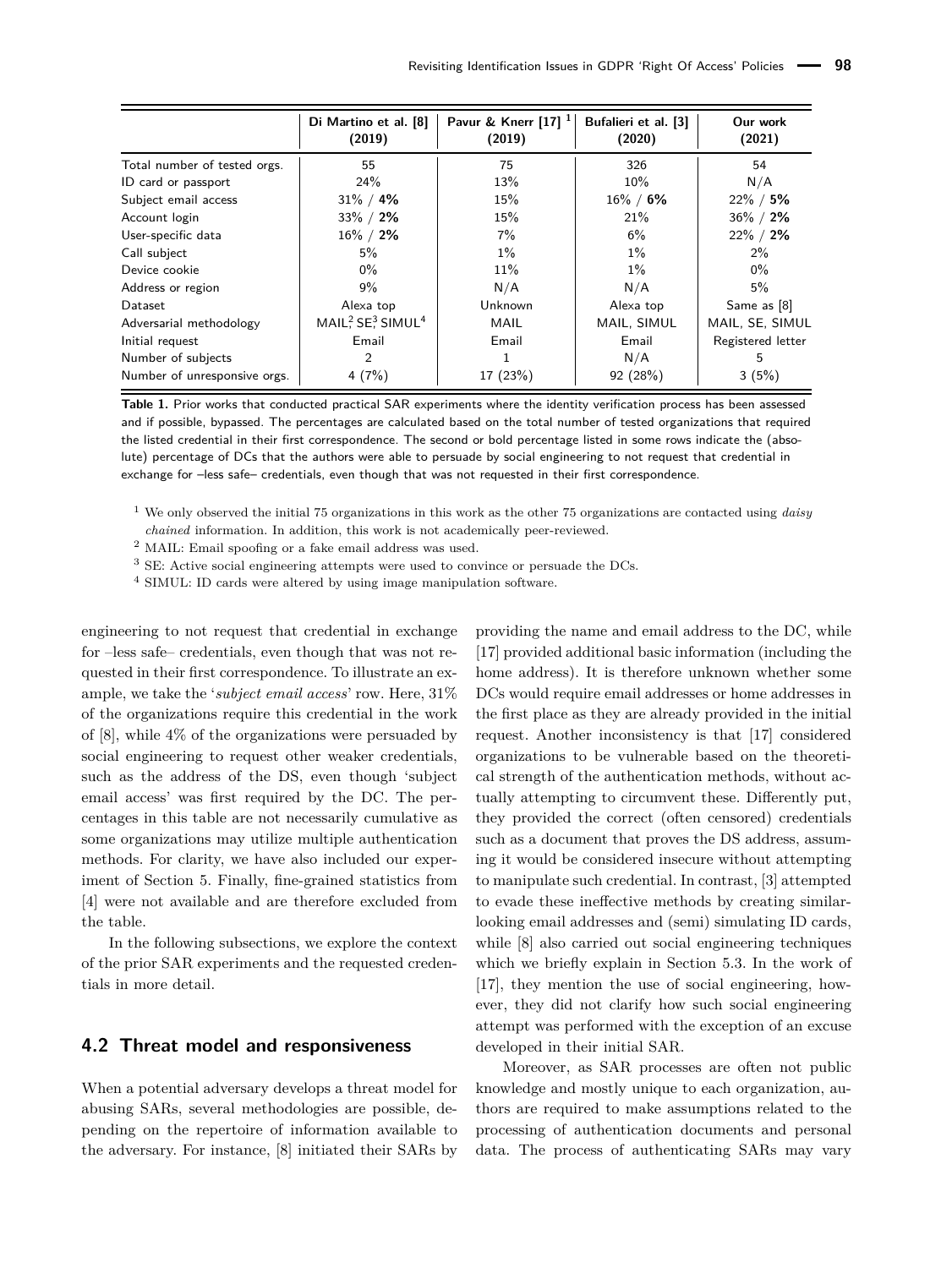based on the sensitivity of the personal information requested (see Section [6.3](#page-13-0) and [5.5\)](#page-9-0). For instance, health records are more sensitive and hence may be located in different databases and thus require different verification approaches. Or perhaps policies may be biased by the legal wording used in the [SAR.](#page-0-0) For instance, a more aggressive tone in text may incline a [DC](#page-0-0) to be more responsive. Another important element in adversarial [SARs](#page-0-0) is to protect the privacy of the [DSs](#page-0-0) participating in the experiment. To avoid using real data subjects, [\[3\]](#page-16-3) created a simulated account and populated it with realistically looking data, while [\[17\]](#page-16-12) and [\[8\]](#page-16-4) used respectively 1 and 2 real data subjects (which are all voluntarily consenting co-authors).

To this date, Bufalieri et al. [\[3\]](#page-16-3) performed the largest adversarial [SAR](#page-0-0) experiment with 326 organizations carefully picked from the Alexa top websites (i.e. a list of the most popular websites currently available), but also lists 28% of these organizations not being responsive. However, [\[8\]](#page-16-4) only lists 7% as unresponsive from a set of 55 organizations in the Alexa top, reinforcing the argument that smaller or less popular organizations (ranked lower in the Alexa top) are often insufficiently equipped with the necessary legal and technical knowledge to correctly handle [SARs](#page-0-0) [\[20\]](#page-16-17) and may therefore be more susceptible to such attacks.

Although not listed in Table [1,](#page-3-0) Cagnazzo et al. [\[4\]](#page-16-11) partially send out [SARs](#page-0-0) by postal mail, observing even less safe authentication methods when compared to sending it by email. This is corroborated further by our interviews in Section [6,](#page-11-0) which shows that organizations usually do not receive a significant number of [SARs](#page-0-0) through postal mail.

#### <span id="page-4-0"></span>**4.3 ID card or passport**

To verify the identity of the [DS,](#page-0-0) between 10% and 24% of the organizations requested an ID card or passport in some form, which is considered unsafe by all authors [\[3,](#page-16-3) [8,](#page-16-4) [17\]](#page-16-12). Many [DCs](#page-0-0) are satisfied with a photocopy of an ID card where everything is censored except for the full name, date of birth and portrait picture, in alignment with the 'data minimization' principle  $[22, Art. 5(1)(c)].$  $[22, Art. 5(1)(c)].$ However, censoring such identifiable information makes it trivial for a potential adversary to use digital manipulation software and alter a photocopy of the ID card to resemble the identity of another individual [\[8\]](#page-16-4). Basic information such as the date of birth and portrait picture may be found through [Open Source Intelligence](#page-0-0) [\(OSINT\)](#page-0-0) techniques such as browsing through the social

media profile of the [DS.](#page-0-0) In addition, [\[3\]](#page-16-3) demonstrated that most [DCs](#page-0-0) would accept a very low-quality image of a real ID card as being valid, justifiably arguing that a professionally simulated ID card would be of better quality and would thus likely be accepted with at least the same success rate.

It must also be noted that digital and written data on ID cards and driver's licenses vary greatly over different jurisdictions and countries. For example, European ID cards usually have the [National Register Number](#page-0-0) [\(NRN\)](#page-0-0) written on the back which is occasionally required by [DCs,](#page-0-0) while others are satisfied with the [NRN](#page-0-0) censored. Yet, a small group of [DCs](#page-0-0) requires the [DS](#page-0-0) to leave the [NRN](#page-0-0) visible due to the fact that it is used as an access identifier for several government organizations. For instance, some insurance companies require the [NRN](#page-0-0) to access a governmental database that contains a historical overview of car accidents in which the [DS](#page-0-0) is involved in order to attach that information to the response of a [SAR.](#page-0-0) It is important to note, however, that most local jurisdictions regulate the processing of certain personal data such as [NRNs](#page-0-0) by law, and thus may result in different approaches. Furthermore, [\[8\]](#page-16-4) replaced the subject's face on the ID card without actually knowing if the picture is checked by the [DC.](#page-0-0) While [\[3\]](#page-16-3) argued that [DCs](#page-0-0) generally do not have the necessary tools to detect tampering of photocopied ID card images which we will affirm later during the [DPO](#page-0-0) interviews in Section [6.](#page-11-0)

Requesting uncensored ID cards or passports is not only vulnerable in a security context, but may also be perceived as an 'abusive' identity check [\[2\]](#page-16-10). By sending an ID card to the [DC](#page-0-0) for verifying the [DS](#page-0-0) identity, the [DC](#page-0-0) may receive new personal data from the [DS](#page-0-0) that was not available to them before (e.g. the [NRN\)](#page-0-0) and is therefore unable to verify whether or not the [NRN](#page-0-0) actually belongs to the [DS](#page-0-0) performing the request. An extended discussion of this topic is laid out in Section [7.](#page-14-0)

## **4.4 Subject email access**

16% to 31% of the organizations require the subject to prove they have access to the email inbox corresponding to their own email address known by the [DC.](#page-0-0) This is verified by either sending the personal information to the corresponding inbox or by requiring the initial request to be sent from the email address that is known to the [DC.](#page-0-0) In [\[8\]](#page-16-4) and [\[3\]](#page-16-3), respectively  $4\%$  and  $6\%$  of these organizations could be tricked using social engi-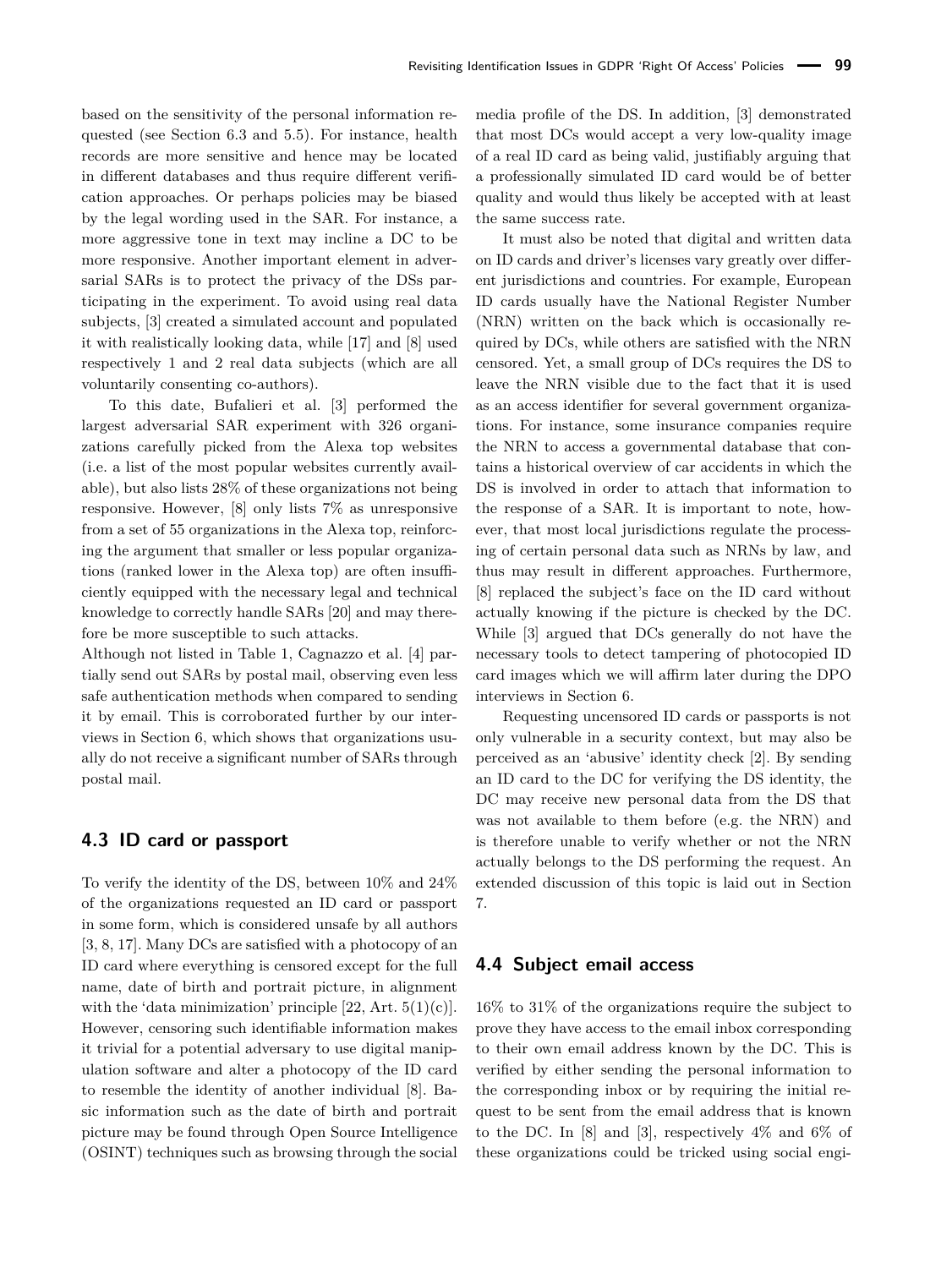neering to request other –less safe– authentication credentials or were simply persuaded to send the subject's data right away. Most authors [\[3,](#page-16-3) [8,](#page-16-4) [17\]](#page-16-12) consider this type of credential to be relatively safe. However, it fails to correctly authenticate the [DS](#page-0-0) if the attacker would have control over the subject's inbox. In addition, care should be taken when blindly processing [SARs](#page-0-0) for which the original inquiry comes from an email address known to the [DC,](#page-0-0) as the sender's email address may be spoofed. Differently put, receiving a [SAR](#page-0-0) from the original email address does *not* provide an absolute proof that the person making the request is actually the legitimate subject. The [DC](#page-0-0) should preferably send a verification code to the email address known to be from the [DS,](#page-0-0) which must then be copied by the [DS](#page-0-0) in a reply to the [DC.](#page-0-0) Besides email spoofing, the authors of [\[12\]](#page-16-13) and [\[3\]](#page-16-3) observed that some email responses to [SARs](#page-0-0) do not exhibit proper TLS encryption, making them vulnerable to other [man-in-the-middle \(MitM\)](#page-0-0) attacks. In essence, this indicates that adversaries may potentially intercept such emails and read or alter any communication between [DC](#page-0-0) and [DS.](#page-0-0)

## **4.5 Account login**

15% to 33% of the organizations require the subject to log in to their online platform or website by using the subject's credentials, such as an email and password. This may be the same platform on which the subject has to log in to, in order to access the [DC](#page-0-0) main services of the organization. Alternatively, it may also be a separate part of the platform that is only available after manually performing a [SAR](#page-0-0) through email or by postal mail. This type of authentication method aligns with [\[22,](#page-16-1) GDPR Rect. 63], that states that *'Where possible, the controller should be able to provide remote access to a secure system which would provide the data subject with direct access to his or her personal data.'*. Such authentication methods rely on the same security measures as when the subject logs in to the online platform by normal means. Although these credentials are generally considered to be secure, it is important to integrate possible two-factor authentication credentials, if available. For instance, if the user has enabled a 2FA app such as Google Authenticator [\[10\]](#page-16-18) on their normal login, then it is suggested to apply *at least* the same 2FA step for verifying a [SAR.](#page-0-0) Nevertheless, additional precautions should be taken when dealing with insecure [\[15\]](#page-16-19) or potentially difficult-to-perform 2FA steps [\[7\]](#page-16-20).

#### **4.6 User-specific data**

6% to 16% of the organizations asked the subject for specific user data that is difficult for an adversary to infer. This includes credentials such as security questions, credit card numbers or ID numbers on utility bills. 2% of the organizations that requested such information were subsequently convinced by [\[8\]](#page-16-4) to accept credentials that are less safe. It is important to note that [\[3\]](#page-16-3) and [\[17\]](#page-16-12) classified the request for the [DS](#page-0-0) home address to this category, while [\[8\]](#page-16-4) has separated 'user-specific data' and 'address or region of residence'. In one case of [\[8\]](#page-16-4), the [DC](#page-0-0) requested specific information of the [DS](#page-0-0) that is publicly visible by default on the webpage of the [DS.](#page-0-0) An equivalent hypothetical example would be to ask the [DS](#page-0-0) to send the most recent post made on the [DC'](#page-0-0)s online platform, which is publicly visible by default when posted. Moreover, [\[4\]](#page-16-11) observes that it is problematic when a [DC](#page-0-0) requests user-specific data that is usually not modifiable (e.g. bank account numbers), considering that if such data is leaked externally, the [DS](#page-0-0) may not be able to change that specific information and thus the policy may fail to filter out potential adversaries.

Furthermore, as presented by [\[17\]](#page-16-12), the specific user data required for some [SARs](#page-0-0) may be gathered from *daisy chains*. In other words, the adversary may use personal information of the subject received from one [SAR](#page-0-0) response to verify their identity of a [SAR](#page-0-0) directed to another [DC.](#page-0-0) Although the addition of daisy chaining appears interesting at first sight, there is an important adversarial risk that makes such a strategy uncertain and difficult to maintain. For instance when performing a fake [SAR,](#page-0-0) numerous organizations will respond to the fake email address of the adversary *and* the original email address of the subject [\[3,](#page-16-3) [8\]](#page-16-4). In this manner, the legitimate subject may be notified when receiving the response to a fake [SAR,](#page-0-0) allowing them to take appropriate actions such as informing other organizations that process their data so they are able to take additional precautionary measurements. It is therefore difficult to assess whether daisy chaining on a large scale is possible at all.

## **4.7 Call subject**

1% to 5% of the organizations called the subject to verify their identity. Most authors agree that this method is relatively safe [\[8,](#page-16-4) [17\]](#page-16-12) in the situation that an adversary does not reside in the same household as the subject. However, the threat model becomes more complicated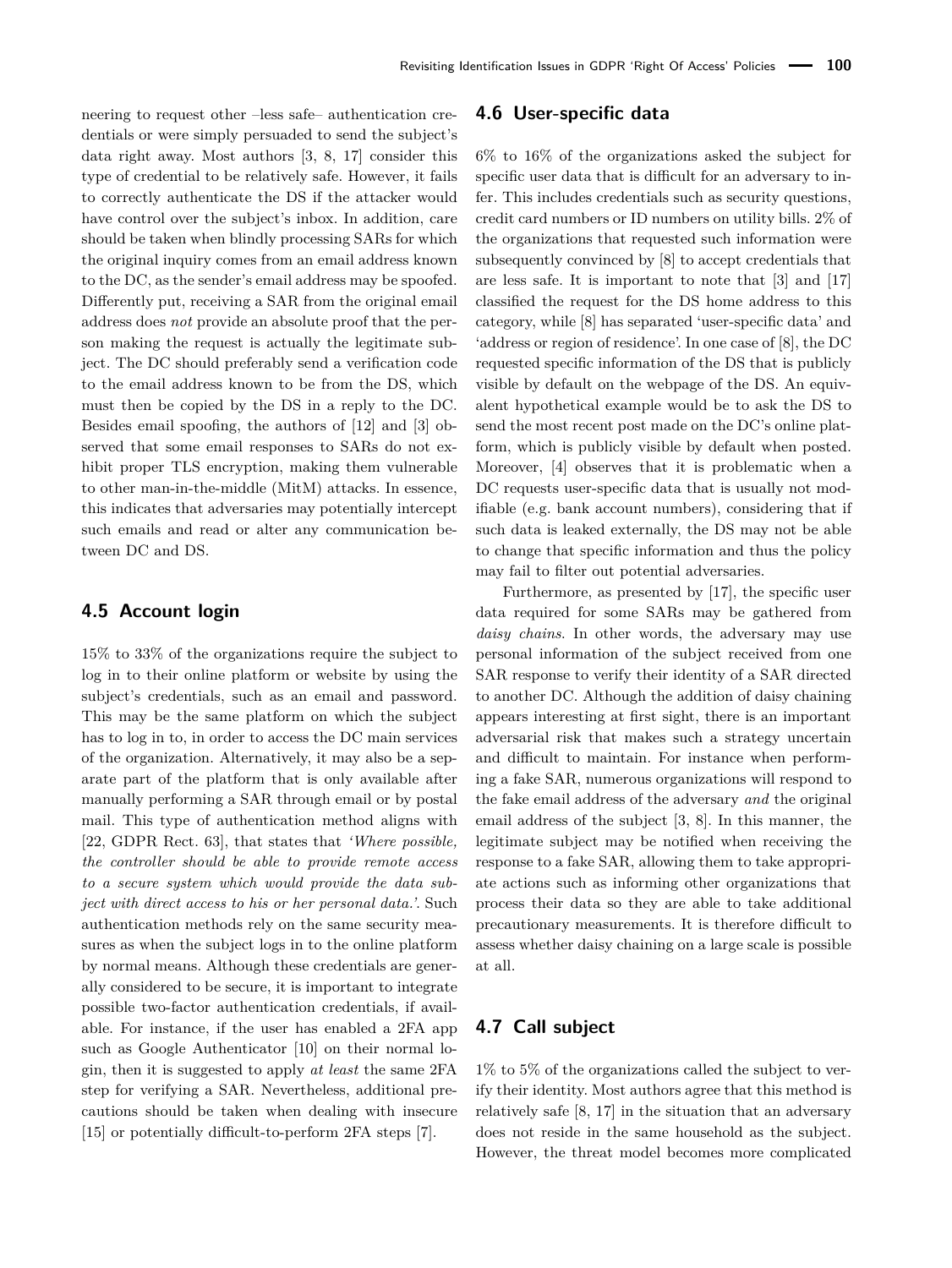when the adversary is closely related to the [DS.](#page-0-0) For example, in one case discussed in Section [6.5,](#page-13-1) the adversary and [DS](#page-0-0) were previously married and involved in a divorce. In this scenario, [DCs](#page-0-0) should be careful when calling the subject, as the partner (or an accomplice) may answer the phone and verify the request for them. Similarly to email spoofing, the phone number of the data subject may be spoofed too if the adversary calls the [DC](#page-0-0) by modifying the Caller ID [\[16\]](#page-16-21). It is therefore important for the [DC](#page-0-0) to call the [DS](#page-0-0) and not the other way around. Finally, in case the [DS](#page-0-0) requests the information to be provided orally (e.g. by phone), the [DC](#page-0-0) must verify the identity of the [DS](#page-0-0) by other means [\[22,](#page-16-1) Art. 12(1)], for instance, by email.

## **4.8 Device cookie**

This work and [\[8\]](#page-16-4) did not observe any organization that required a device cookie, while [\[17\]](#page-16-12) and [\[3\]](#page-16-3) mentions that respectively 11% and 1% of the [DCs](#page-0-0) requested this credential. We argue that the large discrepancy in percentage is due to the fact that the organizations in the dataset of [\[17\]](#page-16-12) are not selected by any specific method, resulting in possible biases. This credential is often required by [DCs](#page-0-0) that do not have access to the email address of the [DS](#page-0-0) [\[17\]](#page-16-12). For instance, advertising organizations link specific cookies to the identity of the [DS](#page-0-0) as that is often the only unique identifier they have for any given individual or device owner. However, when specifically targetting third-party trackers and ad networks as in [\[2,](#page-16-10) [23\]](#page-16-22), such credential is more often requested.

## <span id="page-6-0"></span>**5 SAR experiment**

## **5.1 Introduction**

As discussed by prior work and in Section [4,](#page-2-1) it is clear that a large number of organizations are not well equipped with the necessary knowledge to prevent personal information leakages through [SARs.](#page-0-0) To abide by a responsible disclosure and ethical guidelines, [\[3\]](#page-16-3) notified all organizations that were vulnerable to their attack and provided technical suggestions and countermeasures, while [\[17\]](#page-16-12) only notified some vulnerable organizations in order to avoid potential name-shaming the employee who 'fell' for the attack. After the experiment of [\[8\]](#page-16-4), the authors notified the organizations (in the form of a responsible disclosure) that were vulnerable to their threat model and provided them with suggestions on how to improve their [SAR](#page-0-0) policy. These suggestions are briefly mentioned below:

- If data from person X is requested in a [SAR](#page-0-0) and the [DC](#page-0-0) knows that a specific email address Y belongs to person X, then the inquiry should either originate from email address Y or the requester should be able to verify it has access to email address Y.
- If a phone number of the subject is available, then call the subject to verify their identity.
- If none of the options above are possible, then request pieces of specific non-public personal data that are known to the [DC.](#page-0-0)

Despite their suggestions, it is unclear what impact this responsible disclosure had on these vulnerable organizations. According to the threat model of [\[8\]](#page-16-4), correctly implementing the first suggestion would already prevent the organization from leaking personal data and would thus not be vulnerable. In this section, we examine whether the same [DCs](#page-0-0) that were vulnerable to the attack of [\[8\]](#page-16-4) have improved their [SAR](#page-0-0) policies two years later in order to prevent potential data breaches. Likewise, we analyze whether the previously not vulnerable [DCs](#page-0-0) have potentially weakened their policies over time.

## <span id="page-6-1"></span>**5.2 Methodology**

In [\[8\]](#page-16-4), the organizations were contacted through email considering that this is the most used method of performing SARs. However in this experiment, we sent the same set of organizations a registered letter (without return address) containing a SAR and included limited information to 'verify' the identity of the subject. This way, we were able to track the letter and know with certainty when the organizations had received our request by monitoring the tracking numbers. The limited information in the letter consisted of a simulated copy of the ID card, the name, original and *fake email address* of the subject. In this letter, we developed an excuse in which we explained that – *SARs sent from the original email address of the subject were being bounced back, while SARs from the fake email address did not. But overall, no response was received and a letter is therefore sent.* – (Appendix [A.1\)](#page-17-1). In contrast to prior work, no email spoofing was performed. Similar to [\[8\]](#page-16-4), the simulated ID is produced by digitally manipulating a photocopy of a random ID card (included in the letter) and replacing the date of birth, profile picture and full name of the subject, which we found publicly through [OSINT.](#page-0-0) Fur-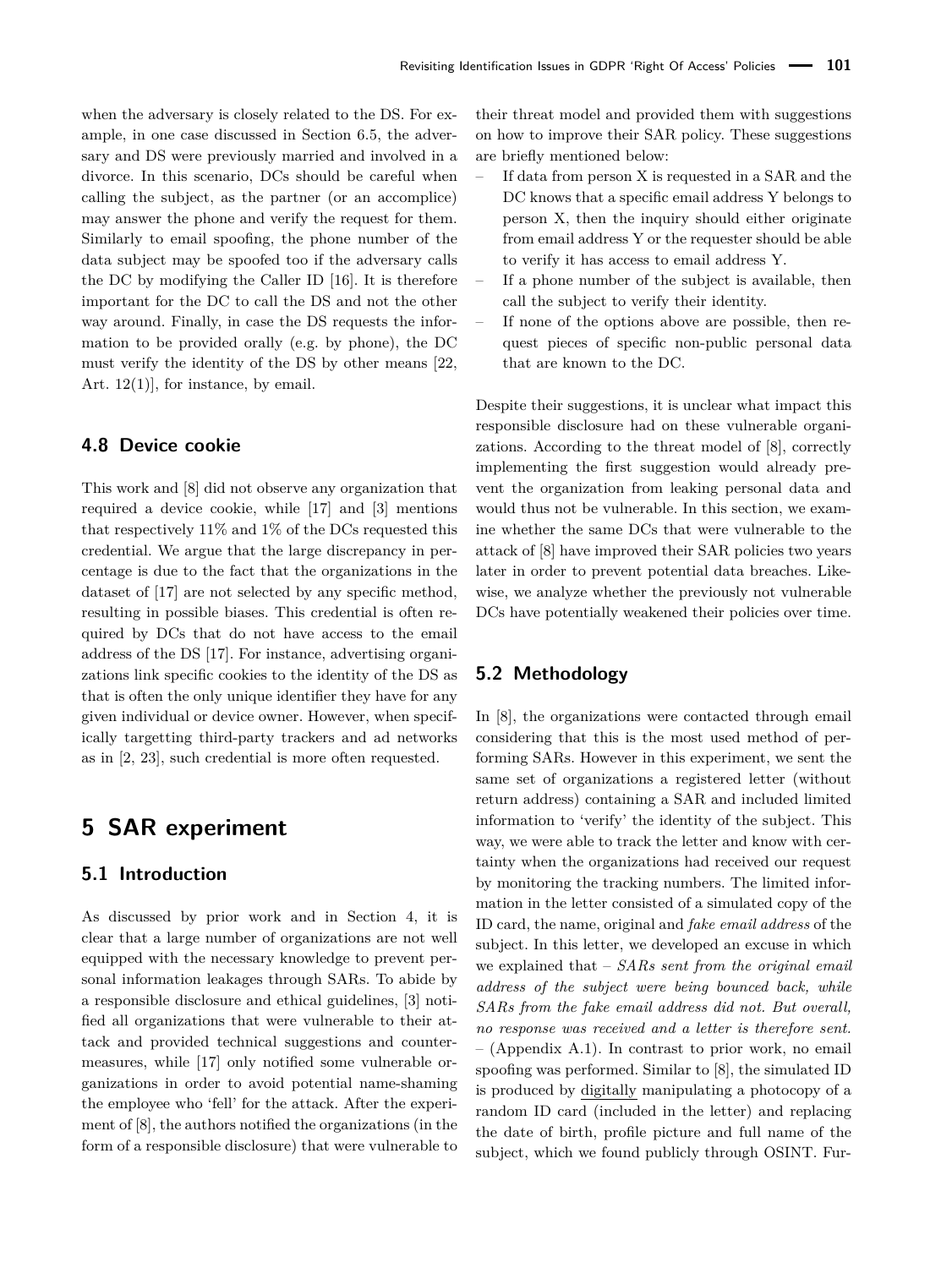thermore, we censored all other visible information on the ID card such as the [NRN](#page-0-0) and signature.

In [\[8\]](#page-16-4), there is a total of 55 tested organizations in the dataset of which the majority is extracted from the Belgian Alexa top 50 in combination with additional organizations that the subjects had a consumer relation with. In this experiment, we analyzed the same organizations as in [\[8\]](#page-16-4), however, we left out one organization that went bankrupt. Additionally and similar to the approach of [\[8\]](#page-16-4), we did not re-evaluate 14 organizations that had (and still have) a fully automated process, resulting into 40 organizations for our dataset.

In total, we assumed the identity of 5 subjects which are all employees of Hasselt University and all gave full consent during all the stages of the experiment (see Section [5.6\)](#page-11-1). To avoid the authors from receiving potential sensitive information of the subjects during the study, we set up a process that puts the subjects as a controlling [MitM,](#page-0-0) demonstrated in Figure [1.](#page-7-1)

<span id="page-7-1"></span>

**Fig. 1.** The three-step flow of our SAR experiment. The authors never observe personal information from the [DS](#page-0-0) as the [DS](#page-0-0) censors all personal information before sending it to the authors. Note that only the censored responses from the fake email address are sent to the authors.

Each subject was first asked which of the organizations they think had personal information related to them. Afterwards, we randomly assigned the organizations to them so each subject had approximately the same number of organizations, which is further specified in Appendix [A.2.](#page-17-2) Next, for each subject, we utilized a free domain provider to create an email address that is supposed to act like the *fake email address* of the adversary. Each fake email address was constructed in relation to the full name of the test subject (*firstname.lastname@provider.com*). Finally, the password of each fake email address was given to the appropriate subject and they were subsequently required to change the password so that the authors could not access it. To

maintain a consistent methodology, we also made sure that the publicly found OSINT data that is used on the simulated ID card was correct by requesting each subject to verify their data.

It is important to note again that the initial experiment of [\[8\]](#page-16-4) was performed by email, while our experiment is executed by postal mail using registered letters. However, if an organization would have correctly implemented the suggestions of [\[8\]](#page-16-4), then our experiment would have failed for that specific organization. In other words, the organization would have not been vulnerable according to the threat model. We chose to send out registered letters instead of emails to prevent [DCs](#page-0-0) from directly detecting the attacker methodology of [\[8\]](#page-16-4) instead of implementing safe authentication methods.

## <span id="page-7-0"></span>**5.3 Communication**

Starting from the setup in the prior section, we sent the registered letters to each organization in December 2020. In case the [DC](#page-0-0) did *not* respond to our letter or did *not* provide us the necessary data within 30 days (plus possible 60 days extension when permitted), we sent them an email from the fake email address of the subject, reminding the [DC](#page-0-0) of the deadline and pressuring them to respond.

Although the registered letter contained the fabricated story that illustrated the core concept of our social engineering attack, some [DCs](#page-0-0) required additional persuasion by email. Therefore, we utilized similar social engineering techniques as in [\[8\]](#page-16-4). A brief overview is shown here:

- **Dismiss access to the [DS](#page-0-0) email address**: When the [DC](#page-0-0) requires proof that the subject has access to the original email address, we state that 'we are unable to send or receive emails from the [DC](#page-0-0) email domain as described in our letter'.
- **Deliberately omitting unknown credentials**: When the [DC](#page-0-0) requests specific information that an adversary does not know, we simply ignore that request and provide other information that is available to the adversary. We also censored the [NRN](#page-0-0) on the simulated ID card since we consider that to be unknown to a potential adversary.

In addition, we consider an organization to be *vulnerable*, *unresponsive* or *safe* in the following cases:

– **Vulnerable**: *if and only if* we received the personal data of the subject from the [DC](#page-0-0) through the *fake email address* of the adversary within 90 days. Ex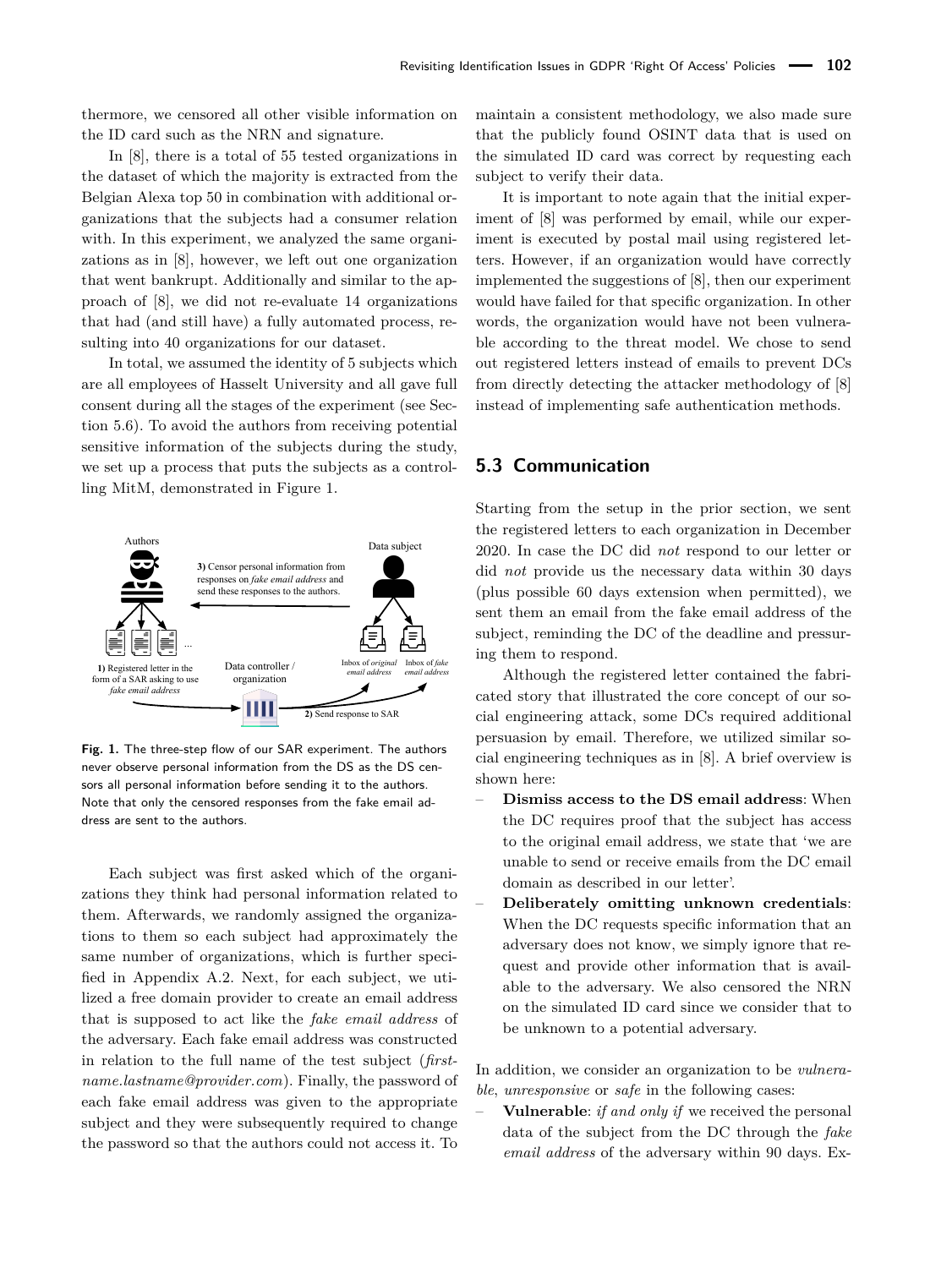amples of such data include financial transaction details, location data, online shopping behavior and sensitive job application information.

- **Unresponsive**: *if and only if* we did not receive any response to the SAR either through the original email address of the subject or the fake email address of the assumed adversary within 90 days. According to Art. 12(6) and Art 12(4) of the GDPR [\[22\]](#page-16-1), in case the [DC](#page-0-0) has doubts about the identity of the [DS,](#page-0-0) it should request additional information to verify the identity. In any case, refusing to act upon the request would require the [DC](#page-0-0) to at least notify the [DS](#page-0-0) about this event. Not responding to the request, either to the original or fake email address is therefore not an option.
- **Safe**: in all other cases. The organization either sent the personal data only to the original email address or they required authentication methods that are difficult to manipulate for an adversary. Moreover, we were not able to persuade these organizations using social engineering techniques. For our threat model, we consider all requested credentials except for a censored ID card, home address, name and date of birth to be safe and therefore not vulnerable to our attack.

Although the participants/subjects of this study are positioned as a [MitM,](#page-0-0) they were, however, not permitted to change the email contents written by the authors in any way, and thus had no direct influence on any of the communication between the authors and [DCs.](#page-0-0) In addition, all email communication related to the SAR that was sent from the [DC](#page-0-0) to the *original email address* of the subject, was ignored. However after the experiment ended, we asked the subjects to report us whether they received a response on their original email address or home address from every organization. This is necessary to decide between the 'safe' or 'unresponsive' category mentioned above. Finally, all subsequent communication with the organizations after sending the letters, was carried out between December 2020 and April 2021. In this paper, the organizations are anonymized by categorizing them according to their market sector as proposed by [\[8\]](#page-16-4) (Appendix [A.3\)](#page-18-1).

#### **5.4 Results**

In Table [2,](#page-8-0) we show that the number of vulnerable organizations have increased from 15 to 17 after a period of two years. We note that 3 out of 4 organizations that did

<span id="page-8-0"></span>

|                                          | 2019 | 2021 |  |
|------------------------------------------|------|------|--|
| Total number of orgs. in dataset.        | 55   | 55   |  |
| Total number of manually contacted orgs. | 41   | 40   |  |
| Undetermined organizations               | N/A  | 3    |  |
| Safe organizations                       | 22   | 17   |  |
| Unresponsive organizations               | 4    | 3    |  |
| Vulnerable organizations                 | 15   | 17   |  |
| Vulnerable both years                    | 8    |      |  |
| Vulnerable only in 2019                  |      |      |  |
| Vulnerable only in 2021                  |      |      |  |

**Table 2.** Comparison of [\[8\]](#page-16-4) from 2019 and our work in 2021, in terms of vulnerable organizations. Between the organizations in the dataset and the contacted organizations, we ignored 14 organizations that had a fully automatic process in 2019 and 2021. In addition, we filtered out one organization that went bankrupt prior to this study. The 'undetermined' row indicates the organizations where the methodology has failed outside of our control.

not respond in 2019 to the authors of [\[8\]](#page-16-4), did respond in 2021 to our request and were vulnerable to the attack. Ignoring these three organizations, there are still 6 organizations left that were not vulnerable in 2019, but are now in 2021. It is unknown whether some of these organizations were simply tricked using social engineering techniques or if they altered their SAR policies by allowing weaker authentication methods in general. On a more positive note, 4 organizations of which 2 are financial businesses, have improved their policy such that they are no longer vulnerable to our attack. In Table [3,](#page-10-0) we indicate the change of authentication credentials requested over the years in more detail and lay them out in the same structure as [\[8\]](#page-16-4). *Fin\_A* was the only organization that sent the personal data to the subject by physical mail, a change from their policy in 2019. This was their standard policy as they were not willing to provide the personal data by email. Furthermore, *Fin* C did not significantly change their policy, but were simply instructed internally to not deliver the data by email, as they provided the data using their authenticated online platform. Furthermore, 5 organizations either requested a verification code or sent the personal information through the original email of the subject in 2019, however, they were now all persuaded by our letter to send the data to the attacker-controlled fake email address. In comparison to [\[8\]](#page-16-4), an additional 5 organizations were persuaded to *not* request additional information such as the address of the subject, calling the subject, or even requesting specific data that would be difficult for an adversary to know.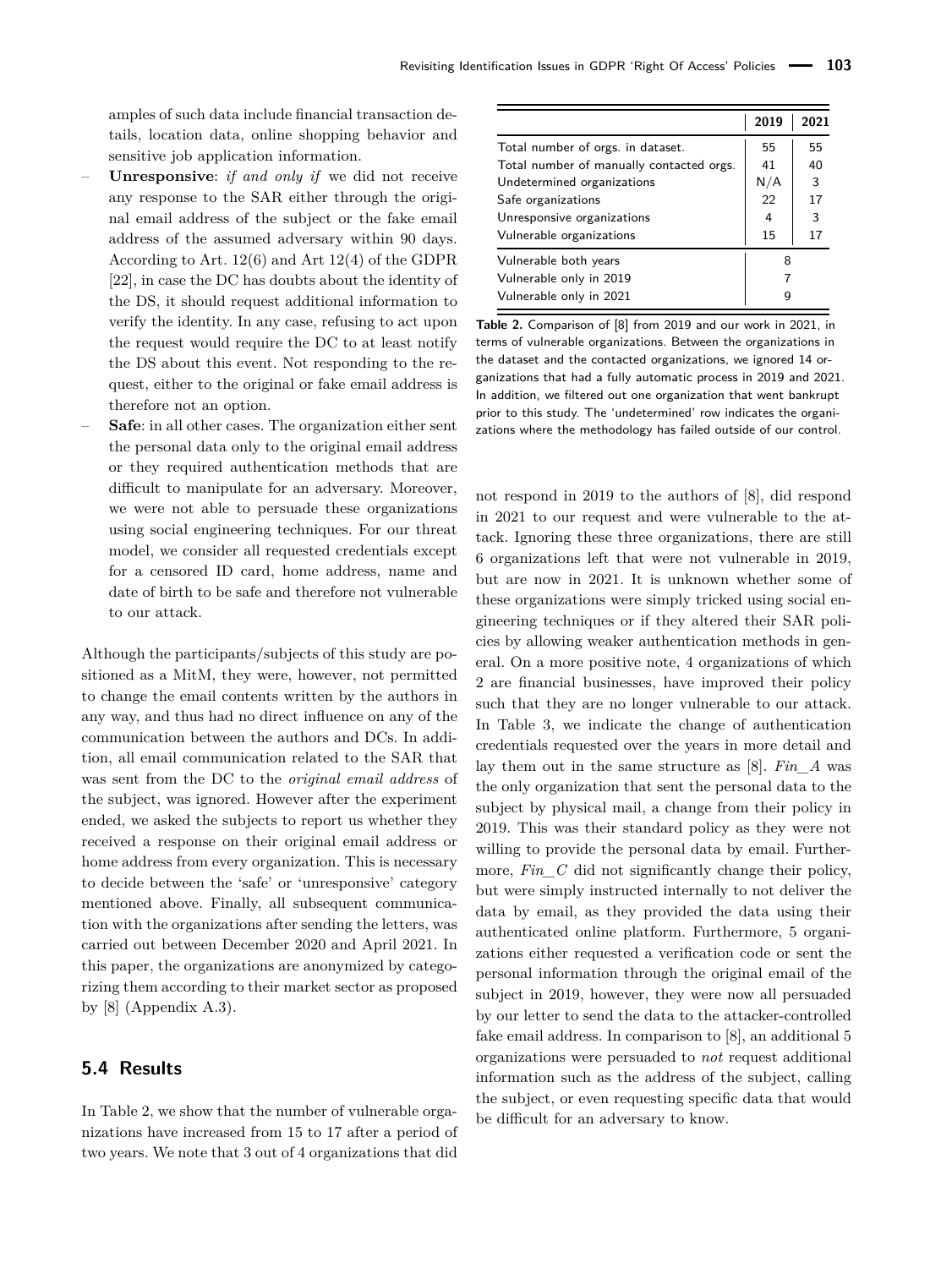In another instance, one organization (*Ret\_I*) stated that they did not receive our registered letter because the postal code was supposedly wrong. When we followed up with a comparison of the address stated in their privacy policy and our tracking number, they proceeded to completely remove the personal data of the subject without consent, acting as if no data from the subject was available. This type of reaction is not new and is in line with prior studies [\[12\]](#page-16-13). Later, we discovered that some translations of the privacy policy of *Ret\_I* had a different postal code, resulting in the letter *potentially* being delivered to the wrong address. At the end, it was unclear as we could not decisively indicate whether the [DC](#page-0-0) lost the letter or if it had never received it in the first place. Fortunately, *Ent\_L* and *Trl\_C* improved their policy significantly by calling the subject or requesting specific user data (such as non-public account or serial numbers) that is usually not known by an adversary, rendering them safe in our study. Due to the fact that registered letters entail a certain risk when it comes to losing the letter in transit, we observed two cases (*Ent\_B* and *Oth\_G*) in which the letter could not be delivered. In one of these cases, the mailing company lost the letter completely (which contained a copy of the simulated ID card) and compensated us with an amount of  $\in$  39 (\$46). Finally, 4 organizations explicitly stated that they did not find or received our registered letter even though our tracking number reported otherwise. The whereabouts of these letters, including the ones of the organizations that remain unresponsive, are unknown. Situations in which the post office lost our letter or when we were not absolutely sure whether these organizations have actually received our letters, are classified as 'undetermined' in Table [2.](#page-8-0)

During our study, we observed several other interesting aspects related to our requests:

- Two organizations packed the personal information in a password-protected ZIP archive, sent it to the fake email address and proceeded to send the password of that ZIP file in another email to the same fake email address. It is unclear whether this is a mistake made by the individual handling the request or an additional authentication method that provides (questionable) data security guarantees. Similar cases occurred in [\[3,](#page-16-3) [12\]](#page-16-13).
- One organization requested us to log in with the subject's existing account on a company-owned website in order to verify the identity. Since our threat model in this study does not attack this specific method, we requested to cancel the SAR. However, upon that request, the organization suddenly

stated *'the data is ready to be sent. We can send it to you now if you want?'*, which we accepted resulting in receiving the subject's personal data without having to verify our identity in any way. Slightly similar cases occurred in [\[12\]](#page-16-13).

– We observed at least 3 cases in which a data protection employee of the organization visited the LinkedIn profile of the [DS](#page-0-0) shortly after we sent a [SAR.](#page-0-0) We assume this is related to verifying the identity of the [DS,](#page-0-0) however, the exact reason remains unclear.

Considering the number of organizations that remain vulnerable after the responsible disclosure in 2019 and having had two years to implement the suggested countermeasures, we are worried that some SAR policies still entail a significant privacy risk for the DS. Overall, 53% of all vulnerable organizations in [\[8\]](#page-16-4) have not yet improved their policies, while an additional 27% of the non-vulnerable organizations have potentially weakened their policy as we were able to gain a significant amount of personal information from our participants. We can conclude that even after a responsible disclosure, a significant number of organizations have not implemented these necessary precautions to prevent potential data breaches through SARs

## <span id="page-9-0"></span>**5.5 Sensitivity of leaked and requested data**

The type of personal data received through the fake email address of the [DS](#page-0-0) was quite similar to the data received by the study of [\[8\]](#page-16-4). That should not be a surprise considering that each organization usually handles a specific set of personal information (e.g. financial). However logically, not every organization has an equal amount of personal information from each [DS](#page-0-0) as some may use their services to a lesser or larger extent. Specifying and analyzing which exact data was leaked by each organization is therefore not a meaningful discussion. Nevertheless, it is still important to discuss what type of personal data was received and which relation it has to the requested identification data used in the authentication procedure of the [DC.](#page-0-0) Note that the personal data discussed below is not exhaustive of all data that we received as an adversary in this experiment.

Common pieces of personal information that were received from the vulnerable organizations are email addresses, the home address and phone number of the [DS.](#page-0-0) Although that type of information is considered to be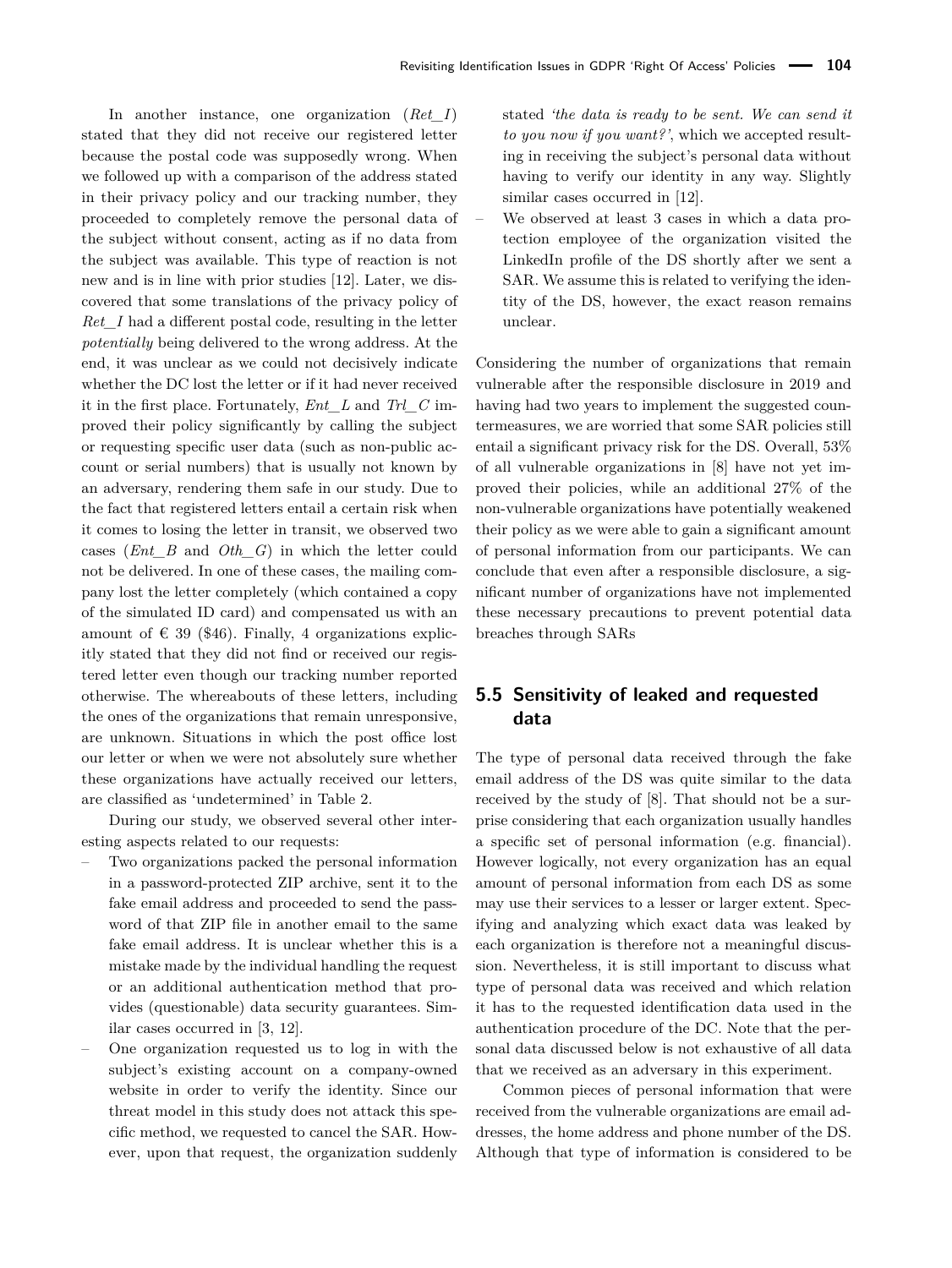<span id="page-10-0"></span>

| Organization                    |                                              | Account login |              | Subject email access | Address or region of residence |              | Back ID card (NRN) |                    | Call subject |              | Specific user data |              | Vulnerable         |                |
|---------------------------------|----------------------------------------------|---------------|--------------|----------------------|--------------------------------|--------------|--------------------|--------------------|--------------|--------------|--------------------|--------------|--------------------|----------------|
|                                 | '19                                          | '21           | '19          | '21                  | '19                            | '21          | '19                | $\overline{21}$    | '19          | '21          | '19                | '21          | $\overline{19}$    | '21            |
| $Fin_A$                         |                                              |               |              |                      |                                |              | $\ast$             | $\ast$             |              |              |                    |              | $\checkmark$       |                |
| $Fin_B$                         |                                              |               |              |                      |                                |              |                    |                    |              |              |                    |              | $\checkmark$       | $\checkmark$   |
| $Fin_C$                         | $\ast$                                       | $\ast$        |              |                      |                                |              |                    |                    |              |              |                    |              | $\checkmark$       |                |
| $Fin\_D$                        |                                              |               |              | $\ast$               |                                |              |                    |                    |              |              |                    |              | $\checkmark$       | ✓              |
| $Ret\_A$                        |                                              |               |              |                      |                                |              |                    |                    |              |              |                    |              | $\checkmark$       | $\checkmark$   |
| $Ret_B$                         | $\checkmark$                                 | *             | $\ast$       | $\ast$               |                                |              |                    |                    |              |              |                    | $\ast$       |                    |                |
| $Ret\_C$                        |                                              | $\checkmark$  | $\checkmark$ |                      |                                |              |                    |                    |              |              |                    |              |                    |                |
| $Ret\_E$                        |                                              |               |              |                      | ✓                              | ✓            |                    |                    |              |              |                    |              | ✓                  | ✓              |
| $Ret_F$                         |                                              |               |              |                      | $\checkmark$                   | $\checkmark$ |                    |                    |              |              |                    |              | $\checkmark$       | $\checkmark$   |
| $Ret_G$                         |                                              | *             |              |                      |                                |              |                    |                    |              |              | ✓                  |              |                    | $\checkmark$   |
| Ret_H                           |                                              |               | ✓            | ✓                    |                                |              |                    |                    |              |              |                    |              |                    |                |
| $Ent_A$                         |                                              |               | $\ast$       | $\ast$               |                                |              |                    |                    |              |              | $\ast$             | $\ast$       |                    |                |
| $Ent_C$                         |                                              |               |              |                      |                                |              |                    |                    |              |              | $\checkmark$       | $\checkmark$ |                    |                |
| $Ent_D$                         |                                              | $\ast$        | ✓            |                      |                                |              |                    |                    |              |              | $\ast$             | $\ast$       |                    |                |
| $Ent_E$                         |                                              |               | $\checkmark$ | $\checkmark$         |                                |              |                    |                    |              |              |                    |              |                    |                |
| $Ent_F$                         |                                              |               |              |                      |                                |              |                    |                    |              |              | $\checkmark$       | $\checkmark$ |                    |                |
| $Ent_H$                         |                                              |               | $\checkmark$ | $\checkmark$         |                                |              |                    |                    |              |              | $\checkmark$       | $\checkmark$ |                    |                |
| $Ent_l$                         | ✓                                            | *             | ✓            | $\ast$               |                                |              |                    |                    |              |              |                    | $\ast$       |                    |                |
| $Ent_J$                         |                                              |               | $\checkmark$ | $\checkmark$         |                                |              |                    |                    |              |              |                    |              |                    |                |
| $Ent_K$                         |                                              |               | ✓            |                      |                                |              |                    |                    |              |              |                    |              |                    | ✓              |
| $Ent_l$                         |                                              |               | $\checkmark$ |                      |                                |              |                    |                    |              |              | $\ast$             | $\checkmark$ | $\checkmark$       |                |
| $Trl_A$                         |                                              |               | ✓            |                      |                                |              |                    |                    |              |              |                    |              | ✓                  | $\checkmark$   |
| $Trl_B$                         |                                              |               | $\checkmark$ |                      |                                |              |                    |                    |              |              |                    |              |                    | $\checkmark$   |
| $Trl_C$                         |                                              |               | $\ast$       |                      |                                |              |                    |                    |              | $\checkmark$ |                    | ✓            | ✓                  |                |
| $TrI_D$                         |                                              |               | ✓            |                      |                                |              |                    |                    |              |              |                    |              | $\checkmark$       | $\checkmark$   |
| New_A                           |                                              |               |              |                      | ✓                              |              |                    |                    |              |              |                    |              | ✓                  | ✓              |
| $New_B$                         |                                              |               | $\ast$       | $\ast$               |                                |              |                    |                    |              |              | $\ast$             | $\ast$       |                    |                |
| Oth_A                           | ✓                                            |               |              | $\ast$               |                                | $\ast$       |                    |                    |              |              |                    |              |                    | $\checkmark$   |
| $Oth_B$                         |                                              |               |              |                      |                                |              |                    |                    | ∕            |              |                    |              |                    | $\overline{J}$ |
| Oth_D                           |                                              |               | ✓            |                      |                                |              |                    |                    |              |              |                    | *            |                    | ✓              |
| $Oth$ <sup><math>E</math></sup> |                                              |               |              | ✓                    |                                |              |                    |                    |              |              | ✓                  | $\ast$       |                    |                |
| $Ent_M$                         | U                                            |               | U            | $\ast$               | U                              |              | U                  |                    | U            |              | U                  |              | ?                  | ✓              |
| $Ret\_J$                        | $\sf U$                                      |               | $\sf U$      |                      | U                              |              | $\sf U$            |                    | $\sf U$      |              | $\sf U$            |              | $\overline{\cdot}$ | ✓              |
| $Oth_F$                         | U                                            |               | U            |                      | U                              |              | U                  |                    | U            |              | U                  |              | ?                  | ✓              |
| $Oth_C$                         | Unresponsive in 2021                         |               |              |                      |                                |              |                    | $\ddot{?}$         |              |              |                    |              |                    |                |
| $Oth_G$                         | Letter lost in transit in 2021               |               |              |                      |                                |              |                    | $\overline{\cdot}$ | ?            |              |                    |              |                    |                |
| $Fin_E$                         | Unresponsive in 2021                         |               |              |                      |                                |              |                    | $\overline{\cdot}$ |              |              |                    |              |                    |                |
| $Ent_G$                         | Letter not picked up by organization in 2021 |               |              |                      |                                |              | ✓                  | ?                  |              |              |                    |              |                    |                |
| $Ent_B$                         | Letter address unreadable in 2021            |               |              |                      |                                |              |                    | $\overline{\cdot}$ |              |              |                    |              |                    |                |
| $Ret_l$                         | Removed data without consent in 2021         |               |              |                      |                                | ✓            | ?                  |                    |              |              |                    |              |                    |                |

**Table 3.** Overview of requested credentials for 40 organizations in 2019 and 2021, including the ones that were unresponsive (U). A '✓' indicates that the corresponding organization used the mentioned credential to verify the identity of the [DS.](#page-0-0) A '\*' shows that the corresponding credential was not forced, by either accepting an alternative credential or by being able to persuade the [DC](#page-0-0) using social engineering. A '?' indicates that it is unknown whether the organization was vulnerable in that particular year. A summary of this experiment is listed in the last column of Table [1](#page-3-0) and [2.](#page-8-0)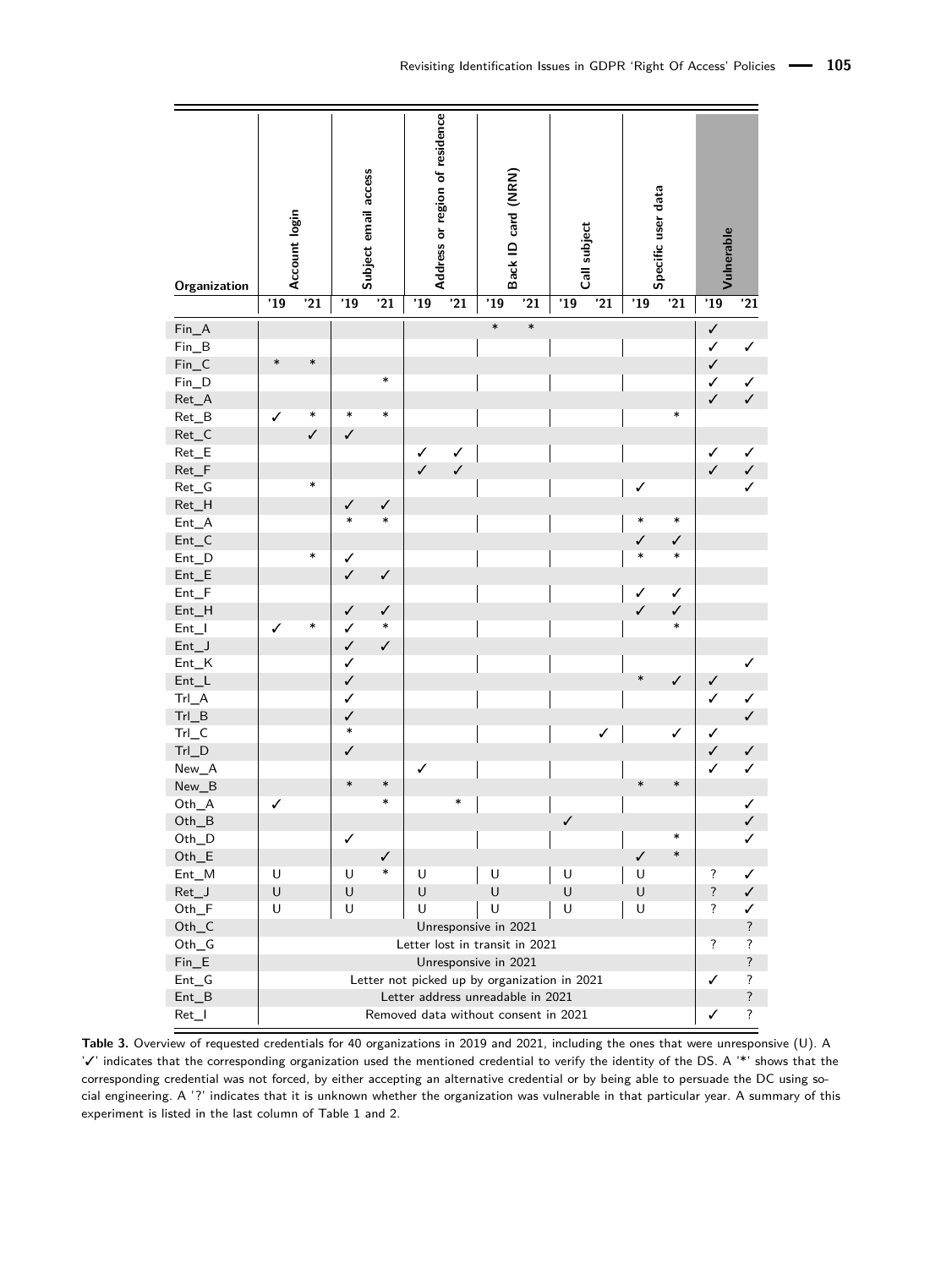'personal data' as stated in [\[22\]](#page-16-1)[Art.4(1)], our threat model considers this to be data that may often be found through the use of [OSINT.](#page-0-0) In one case, an organization leaked financial records, consisting of credit card numbers, payment logs and financial service details that were used by the [DS](#page-0-0) in question. Another organization leaked the whereabouts such as the exact GPS coordinates and routes taken by the [DS](#page-0-0) at different points in time, going back for more then 3 years. Furthermore, various organizations leaked website logging data such as the visited web URLs or the predicted interests in certain news articles. A final organization leaked details about retail purchases offline and online, together with serial numbers of products bought by the [DS.](#page-0-0) In any case, all organizations leaked at least some pieces of information of the [DS](#page-0-0) that we, as authors, were not able to infer through [OSINT.](#page-0-0) We conclude that all data responses of the vulnerable organizations contained sensitive personal information that would moderately or sometimes severely affect the privacy of the [DS.](#page-0-0) Especially with financial information, identity theft may, unfortunately, be a realistic consequence in case this would leak to a potential (adversarial) third party.

## <span id="page-11-1"></span>**5.6 Notes on ethical research**

The [Ethical Research Committee \(ERC\)](#page-0-0) and legal council of Hasselt University have explicitly approved and authorized the experiment discussed in Section [5.](#page-6-0) The individuals that were involved as data subjects gave full consent for their participation during the whole study and have approved that the authors initiated [SARs](#page-0-0) under their name. Each individual was given the option to end their participation in the study at any given time. We should also point out that the authors could not directly read any email communication between the subjects and the corresponding [DCs](#page-0-0) as the individuals were set up as a [MitM](#page-0-0) as described in Section [5.2.](#page-6-1) Therefore, the authors did not receive any personal information from the data subjects through the [DC.](#page-0-0)

To abide by responsible disclosure guidelines, all [DCs](#page-0-0) that we considered to be 'vulnerable' to our threat model were notified of our research and were given suggestions on how to improve their 'Right of Access' policies accordingly. In this paper, all names of the [DCs](#page-0-0) are anonymized to protect the organizations from reputational damage and potentially criminal abuse, in case the organizations would not improve their policy. The vulnerable organizations were also not reported to the [DPAs.](#page-0-0) Every organization that responded to our responsible disclosure appreciated our suggestions and answered positively to any follow-up correspondence. Finally, as discussed in Section [5.2,](#page-6-1) our experiment involved altering the individual's proof of identity which was then included in the registered letter and sent to the appropriate [DC.](#page-0-0) We should stress that no official government documents were modified during this study, only a digitally scanned photocopy.

We strongly recommend that future studies should take these ethical considerations into account when deploying a similar experiment.

## <span id="page-11-0"></span>**6 Replies and interviews**

## **6.1 Replies**

<span id="page-11-2"></span>

|                                     | 2019 | 2021 |
|-------------------------------------|------|------|
| Number of vulnerable organizations  | 15   | 17   |
| 'Taking suggestions into account'   | 9    |      |
| 'Forwarded to appropriate channels' | 2    |      |
| No reply or automatic reply         | 4    |      |

**Table 4.** Number of replies from vulnerable organizations when performing a responsible disclosure. 2019 is linked to the study of [\[8\]](#page-16-4), while 2021 is linked to this work.

To the best of our knowledge, Urban et al. [\[23\]](#page-16-22) were the first to interview various privacy employees regarding transparency and overall [GDPR](#page-0-0) compliance in online advertising, demonstrating the need of a clear guidance from executive powers on how to properly assess and improve such compliance. However due to the different focus of the study, the interview questions and answers related to authenticating the [DS](#page-0-0) for [SARs](#page-0-0) are sparse. In addition and despite prior work demonstrating several issues in the authentication and data processing practices of [SARs,](#page-0-0) there has been limited information available on how [DCs](#page-0-0) react to responsible disclosures and how they handle their [SAR](#page-0-0) policies internally.

Table [4](#page-11-2) shows a summary of the type of responses that we received when notifying the [DCs](#page-0-0) with a responsible disclosure and suggestions on how to improve their vulnerable [SAR](#page-0-0) policies. In 2019, 9 of the vulnerable organizations stated that they 'would take the improvement suggestions into account'. However, 6 of these 9 organizations are still vulnerable to our SAR experiment in 2021. Furthermore, there is an increase from 4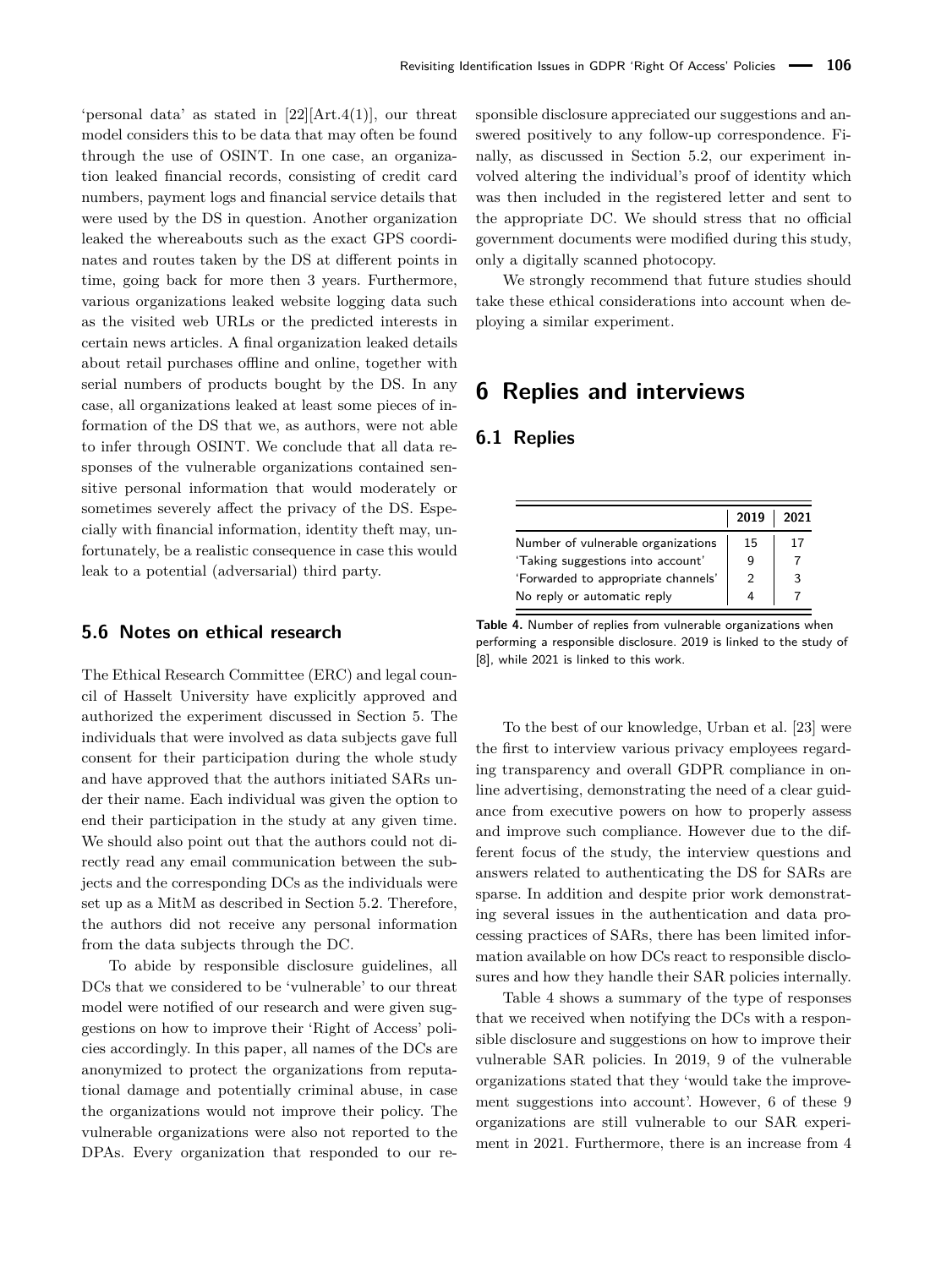to 7 organizations that did not reply to the responsible disclosure. Finally, 3 organizations stated that they 'would forward our responsible disclosure to the appropriate channels', as many privacy inquiries were initially received by customer service which often forward them to the internal email address of the [DPO.](#page-0-0)

Moreover, some of the vulnerable [DCs](#page-0-0) responded to us with interesting aspects of their policy which we briefly mention below:

- One [DC](#page-0-0) finds it difficult to strike the right balance between security and abusive identity checks (see Section [7](#page-14-0) for a more in-depth discussion). They also argue that the amount of personal data their organization holds, does not require a stricter policy for verifying the identity of the [DS.](#page-0-0) Moreover, the [DC](#page-0-0) states that they do verify that the email address where the [SAR](#page-0-0) originates from, is in fact from the legitimate [DS.](#page-0-0) Although our experiment in Section [5](#page-6-0) has demonstrated this verification was unsuccessful, as the organization was vulnerable in our study.
- Similarly, another [DC](#page-0-0) responded that requesting an ID card is sufficient for the amount of personal data they hold. In addition, they argued that this was their first [SAR](#page-0-0) ever. However, this was not the case for their organization as [\[8\]](#page-16-4) already initiated a [SAR](#page-0-0) (by email) to the same organization in 2019.
- One [DC](#page-0-0) responded that this was their first [SAR](#page-0-0) by postal email.

In addition to the replies above, we also questioned several [DPOs](#page-0-0) of organizations that were *not* vulnerable in our experiment. In these interviews discussed in the next sections, we examine if and how they have implemented our suggestions of [\[8\]](#page-16-4), their internal identification checks and potential cases of [SAR](#page-0-0) abuse.

## **6.2 Interview methodology**

In the final phase of our experiment in Section [5,](#page-6-0) we contacted every organization that was not vulnerable to our experiment, –in addition– to the responsible disclosure emails in Section [5.6.](#page-11-1) However in this email, we mentioned both experiments ([\[8\]](#page-16-4) and this work) and requested whether it was possible to have a live video meeting with the [DPO](#page-0-0) of the organization to gain more information about their [SAR](#page-0-0) policies. In case we found a direct email address of the [DPO](#page-0-0) in the privacy policy of the organization, then we used that one. For some organizations, we also used the email address of the DPO that we already possessed from our prior study

[\[8\]](#page-16-4). From the 17 organizations, only 3 organizations answered positively to our request for a meeting, while 2 organizations either provided us with a support/privacy employee or required us to send the questions by email without having a live meeting. Since our goal was to exclusively interview [DPOs](#page-0-0) and to have a global understanding of the organization [SAR](#page-0-0) policies, we politely declined the last 2 organizations. We explicitly did not request interviews from organizations that were vulnerable in this experiment as we were uncertain whether these organizations would feel *attacked* or *ashamed* as their response may then be biased to avoid potential legal implications.

For the remaining 3 organizations, we devised and asked the following interview questions in the exact order below:

- **Q1**: How many [SARs](#page-0-0) have been received *before* and *after* the adoption of the [GDPR?](#page-0-0)
- **Q2a**: Have there been any policy changes to handling a [SAR](#page-0-0) since the research of [\[8\]](#page-16-4)? If yes, what are these? (only for organizations that were vulnerable in '19).
- **Q2b**: What is the specific information that is used or required to identify or authenticate the [DS](#page-0-0) in a [SAR?](#page-0-0)
- **Q3**: Has there been any suspicion that third parties are attempting to falsify [SARs](#page-0-0) to request data from other individuals?
- **Q4**: How many employees of your (or an external) organization have access to the personal data required to handle a [SAR?](#page-0-0)

It is important to note that some organizations provided extra information to questions that we did not envision or that we had to censor partially to avoid deanonymization. Although this would make their additions primarily anecdotally, we still think they are interesting for future work and have therefore, included them in the interview answers. Finally, some questions were not answered in their entirety, as some did not want to disclose specific information or the information was simply not available.

In the following subsections, we provide the answers (mapped as A1 to A4) of each organization on the interview questions.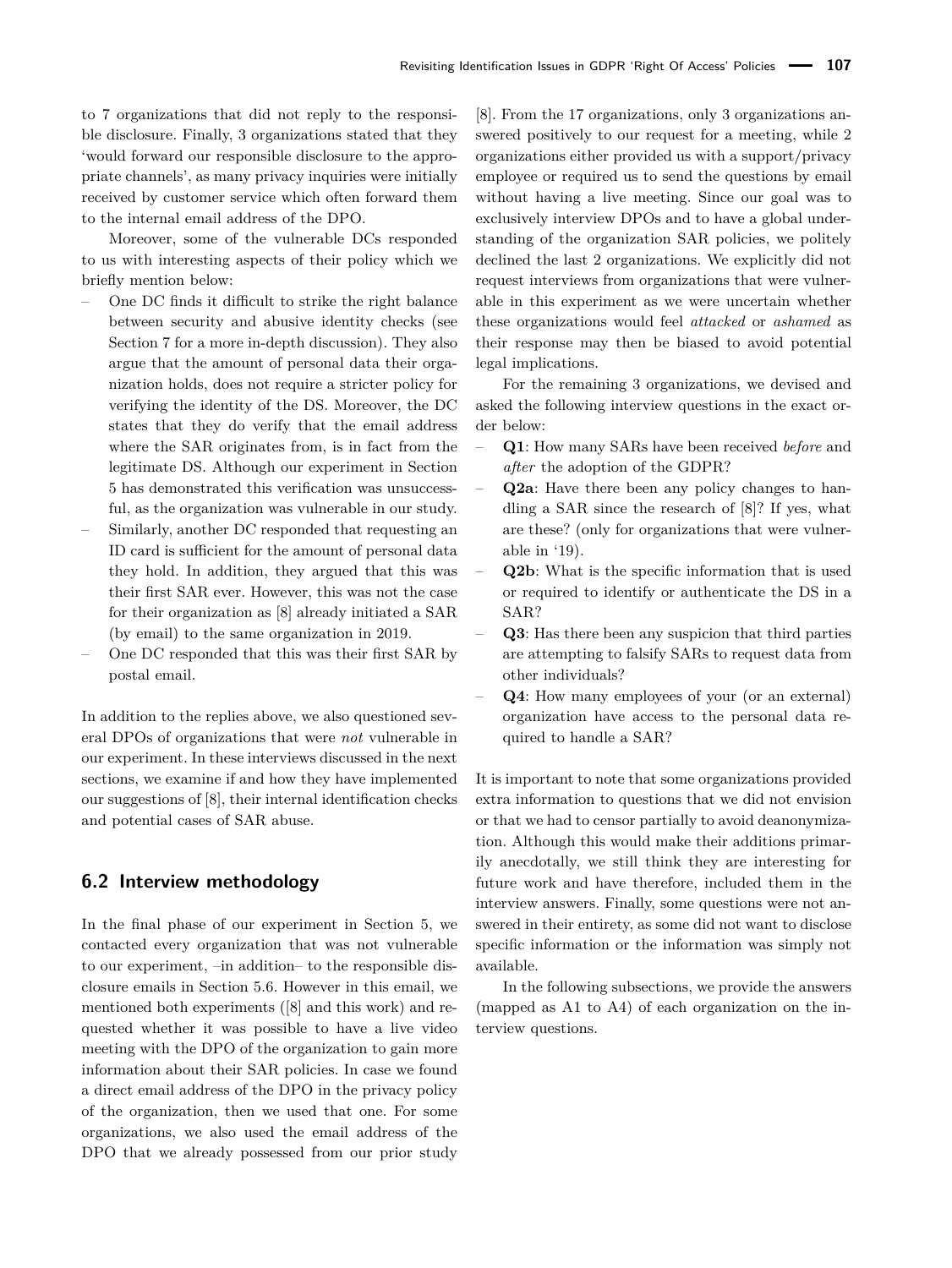## <span id="page-13-0"></span>**6.3 Interview of organization X**

Organization X has more than 9 million customers and a revenue of more than 5 billion euro per year. The organization was vulnerable in 2019, but not in 2021.

- **A1**: Since the adoption of the [GDPR](#page-0-0) in 2018, we have received between 55 and 75 [SARs](#page-0-0) per year. The annual average number of [SARs](#page-0-0) received has almost doubled since the adoption of the [GDPR](#page-0-0) in comparison to when the now repealed Directive 95/46/EC was in effect. Only 1 to 2 [SARs](#page-0-0) per year are received by postal mail. Also, we often receive [SARs](#page-0-0) in combination with a complaint unrelated to privacy. Around 10% of the [SARs](#page-0-0) are sent utilizing the same external tool<sup>[3](#page-0-0)</sup>.
- **A2a**: The work of [\[8\]](#page-16-4) has induced small policy changes in relation to confirming and verifying the email address of the [DS.](#page-0-0) We are much more careful now to manually check whether the email address is correct. Unfortunately, larger policy changes did not occur due to budgetary constraints.
- **A2b**: A copy of an ID card is still required, although we have no tools to verify the authenticity of a photocopied ID card. Besides the email check and ID card, we do not have a fixed policy but *'we do take several additional measures to make sure we are sending the data to the right person'* (literal quote). Also, the process of verifying the identity of the [DS](#page-0-0) varies depending on how the inquiry is performed. For instance, digitally vs via postal mail. Usually, the response to a [SAR](#page-0-0) is communicated digitally, but if requested, postal mail responses will be allowed as well.
- **A3**: There are no signs of potential abuse. Yet, some [DSs](#page-0-0) will stop responding after asking for credentials to verify their identity.
- **A4**: In total, 4 internal employees have access to all the personal data necessary to handle a [SAR.](#page-0-0)

## **6.4 Interview of organization Y**

Organization Y has a revenue of more than 4 billion euro per year and has an international market share of at least 3%. The organization was vulnerable in 2019, but not in 2021.

- **A1**: The work of [\[8\]](#page-16-4) had initiated the first [SAR](#page-0-0) to this organization since the enforcement of the [GDPR.](#page-0-0) Since then, less than 15 [SARs](#page-0-0) have been received.
- **A2a**: The responsible disclosure of [\[8\]](#page-16-4) has induced a major change to their policy. Several of the suggestions related to identity verification were taken into account, including calling the subject and asking for specific user data of the [DS.](#page-0-0) In addition, an external legal organization was consulted and a DPO was appointed in order to further improve their privacy policy.
- **A2b**: The email address of the [DS](#page-0-0) is always verified. Initially in 2018, we requested a photocopy of the identity card to verify a [SAR](#page-0-0) due to the recommendation of the [DPA.](#page-0-0) The [DPA](#page-0-0) later dropped this recommendation, upon which we followed suit.
- **A3**: Due to the low number of [SARs,](#page-0-0) no potential SAR abuse has been discovered.
- **A4**: [SARs](#page-0-0) are received by the customer relation department and are thus collectively handled. *Authors: the exact number of employees was not available to the [DPO.](#page-0-0)*

## <span id="page-13-1"></span>**6.5 Interview of organization Z**

Organization Z has a revenue of more than 1 billion euro per year and has a Belgian market share of at least 30%. The organization was not vulnerable in 2019, nor in 2021.

- **A1**: Since the enforcement of the [GDPR](#page-0-0) in May 2018 up until March 2021, we have received between 100 and 200 [SARs.](#page-0-0) Combining all possible requests under [\[22,](#page-16-1) Art. 15-17] (i.e the 'Right of Access', 'Right to rectification' and 'Right to be forgotten'), there is a total of 1200 to 1600 requests.
- **A2b**: The email address of the [DS](#page-0-0) is the main identifier and verification emails are always sent to verify the identity of the requester. Sometimes, additional information is requested, such as identifier numbers or the data is sent by postal mail if the email address of the [DS](#page-0-0) is not known. We initially requested a photocopy of the identity card to verify a [SAR](#page-0-0) due to the recommendation of the [DPA,](#page-0-0) which was regarded by some of our [DSs](#page-0-0) as being 'abusive'. The [DPA](#page-0-0) later dropped this recommendation, upon we followed suit.
- **A3**: We observed one case in which someone repeatedly performed [SARs](#page-0-0) with the email address of another individual *(Authors: the organization did not*

**<sup>3</sup>** https://ministryofprivacy.eu/privacy-tools/show-me-mydata/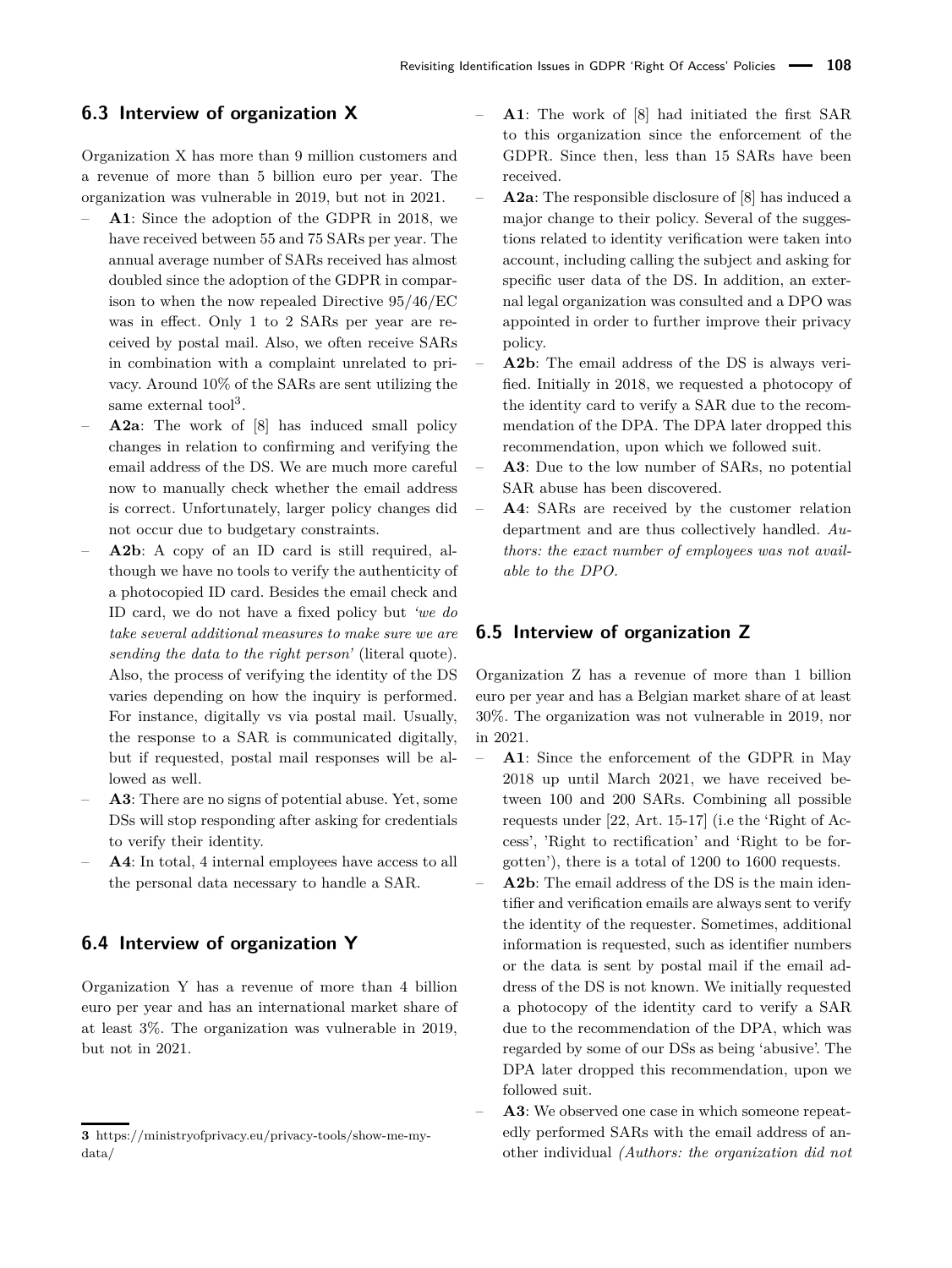*provide more information related to the exact context.)*. Moreover, we think it is difficult to identify potential abuse. Many inquiries expire after the requester fails to deliver the correct credentials. However, we also observed another case of a divorce in which one person of the previously married couple abused the [SAR](#page-0-0) process in an attempt to receive personal information of their former partner.

– **A4**: In total, 5 internal employees have access to all the personal data necessary to handle a [SAR.](#page-0-0)

# <span id="page-14-0"></span>**7 Balancing the SAR authentication procedure**

Despite that our threat model consists of an adversary that has access to basic information such as the name, home address and date of birth of the [DS,](#page-0-0) some organizations may not have access to that data in the first place and thus have no way to check whether the provided data is correct when verifying the [DS](#page-0-0) identity of a [SAR.](#page-0-0) For instance, as discussed in Section [4.3,](#page-4-0) some organizations request a photocopy of the ID card or passport of the [DS](#page-0-0) without explicitly stating that they should censor the [NRN.](#page-0-0) The [DC](#page-0-0) may not know the [NRN](#page-0-0) of the subject in the first place, and therefore unintentionally introduces an additional 'risk' of processing the newly given data, namely the [NRN.](#page-0-0) The term for this type of check is coined by [\[2\]](#page-16-10) as an *'abusive identity check'* and may also affect the data minimization principle, stated in  $[22]$ [Art.5(c)]. In their paper, they provide a potential solution to this issue by creating a watermarked ID card that contains the validity period and name of the [DC](#page-0-0) in order to prevent the [DC](#page-0-0) from directly sharing it with other third parties. Interestingly, the authors of [\[8\]](#page-16-4) provided us with a reply that they received of the Belgian [DPA](#page-0-0) when notifying them about their research. In this reply, they advice to use a similar concept of a watermarked ID as in [\[2\]](#page-16-10) by simply writing the name of the [DC](#page-0-0) and current date on the photocopy. Unfortunately, later work has indicated that such a watermarked ID may be altered by extracting the data on the ID card and then digitally manipulating a photocopy to construct a simulated ID, thereby nullifying the watermark [\[3,](#page-16-3) [8\]](#page-16-4). Further in the response, the [DPA](#page-0-0) also states that *'the probability of a third party having access to an ID card of someone else is much lower than the possibility of taking over someone's normal email address.'*, missing the point of a simulated ID card, despite the authors providing counterarguments. In the end, we

argue that requesting a photocopy ID card to verify the identity of the [DS](#page-0-0) is an objectively weak method, primarily due to the abusive identity check and the possibilities of simulated ID cards.

However, this still raises the question to which extent the authentication procedure may require specific data to verify the identity of the [DS.](#page-0-0) For instance, when the [DC](#page-0-0) has no knowledge about an email address or online account of the [DS,](#page-0-0) the list of potential authentication credentials to verify is then reduced significantly. Although we have demonstrated the need for more stringent identification procedures, requesting too much data from the [DS](#page-0-0) may be frustrating for the [DS](#page-0-0) as it then becomes too difficult to exercise their 'Right of Access'. For example, some organizations require multiple pieces of user-specific information, such as the date and name of the last purchase or the serial number of a recently bought product. Although that information may be challenging for an adversary to find, it may also be burdensome for some [DSs.](#page-0-0) The balance between user satisfaction, legal requirements and a prevention of a data breach by malicious [SARs](#page-0-0) is arguably narrow. The question in how far the [DC](#page-0-0) may go to prove the [SAR](#page-0-0) is legitimate, is difficult to answer from both a technical as well as a legal perspective.

However based on prior work and our study, focused from a (primarily) security perspective, we advise [DCs](#page-0-0) to request the following information (in the specific order listed) to authenticate a [DS:](#page-0-0)

- If the [DC](#page-0-0) has an online account of the [DS](#page-0-0) on their website, then use that one to provide an automatic method integrated into the website to request their personal data. Alternatively, the website may assign a unique randomly generated identifier to each online account and show that identifier on the website of the [DC.](#page-0-0) The [DS](#page-0-0) should then provide that secret identifier when manually performing a [SAR](#page-0-0) through for instance, email or postal mail. This way, implementing an automated process is not necessary, while still keeping the advantage of having an online account to identify against.
- If the [DC](#page-0-0) has access to a valid email address of the [DS,](#page-0-0) then require the [DS](#page-0-0) to reply a verification code that is sent to the email inbox of the [DS.](#page-0-0) This way, the [DS](#page-0-0) has proven it has access to the email inbox, even if the initial [SAR](#page-0-0) would have a spoofed email address. This method could also work by calling the subject by phone as it is quite similar to how most two-factor authentications are performed.
- If none of the above is possible, then specific userdata is required to verify the identity. This piece of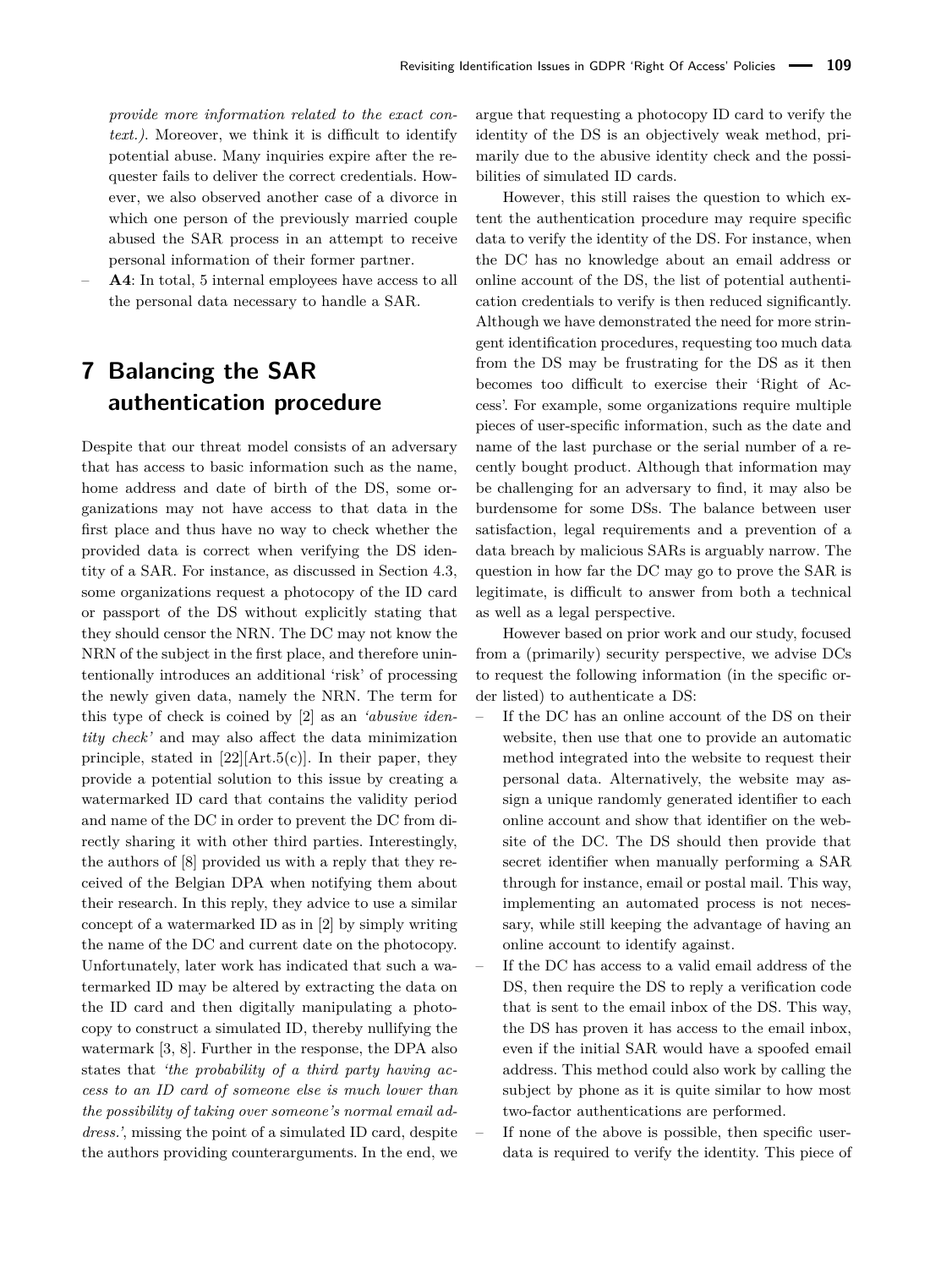data may differ widely depending on the organization. Although, device cookies or serial numbers are considered to be relatively safe in case multiple of these pieces are required. Yet, user satisfaction has to be taken into consideration when performing this type of authentication as the data requested should be proportional and reasonable.

In addition, we note that care should be taken when sending the personal data of the [DS](#page-0-0) by postal email. The [DC](#page-0-0) has to make sure the home address is up-todate. This way, we cover the fact that the [DS](#page-0-0) may have moved their home address. Finally, reply-to headers  $4$ in emails may be abused to send a spoofed email which then contains a reply-to email header with the fake email address of the adversary. If the [DC](#page-0-0) does not notice or remove the reply-to header, then the response to a [SAR](#page-0-0) may be sent to the adversary.

## **8 Limitations & future work**

Our threat model consists of an adversary that has access to a collection of basic personal information such as the name, email address and home address of the [DS.](#page-0-0) In this paper, we argue that this information may be gathered from [OSINT.](#page-0-0) However, the extraction of such information at scale is not trivial as it often requires manual labor to look for this info on social media and alike. A large automated exploitation of our attack is therefore, fortunately, difficult to perform. Future work may look more closely to the relation between personal information of a [DS](#page-0-0) that is available in public data leaks and the potential abuse of [SAR](#page-0-0) under the identity of that [DS.](#page-0-0)

As discussed previously in Section [5.2,](#page-6-1) our SAR experiment was conducted between December 2020 and April 2021, in the midst of the COVID-19 pandemic. As many organizations still handle [SARs](#page-0-0) manually and employees are often working from home, there may have been external circumstances that made our attack easier to perform. These difficulties are especially reflected when social engineering comes into play.

The reasons why we specifically chose to only replicate our prior study [\[8\]](#page-16-4) are as followed: 1) we were the first to send out adversarial [SARs.](#page-0-0) The time between the initial responsible disclosure and the study in

this paper is almost 2 years, therefore giving each [DC](#page-0-0) enough time to improve their policies. Nevertheless, not all studies have carried out a responsible disclosure to the vulnerable organizations. 2) we already had access to all information that was necessary to perform this study and lastly, 3) adding replications of other prior work with larger datasets would increase the amount of time considerably as our experiment is conducted by sending out postal mails. In addition, social engineering each organization is also relatively time-consuming and thus would require more human resources. Therefore, additional replications are left for future work.

Finally, the number of replies that we received on the responsible disclosures in respectively 2021 and 2019, were minimal in comparison to the organizations that were actually vulnerable. In addition, the [DPO](#page-0-0) interviews in Section [6](#page-11-0) are only a small subset. Therefore, we were careful not to make general assumptions about their replies and considered their replies to be individual cases. Despite the small dataset, we argue that the interviews still contain a significant amount of information, useful for future work. Nevertheless, future work may look into interviewing a larger set of [DPOs](#page-0-0) (or other privacy employees) in order to have broader view of the internal policies and issues these organizations have when handling [SARs.](#page-0-0)

# **9 Conclusion**

In this paper, we have discussed the different threat models and methodologies of potential attacks to [SAR](#page-0-0) policies and the requested credentials that are present in such processes. Here, we have shown that some methodologies of prior work have vastly different assumptions, making them difficult to compare. Furthermore, we have demonstrated that adhering to a responsible disclosure guideline does not significantly improve the [SAR](#page-0-0) policies of most vulnerable organizations as 53% of them are still vulnerable to leaking personal information of their data subjects. This data includes, but is not limited to, financial transaction details, location history and online shopping behavior. In addition, the replies received from some vulnerable [DCs](#page-0-0) indicate room for improvement in the DC's technical knowledge to properly assess cybersecurity risks. Therefore, we have proposed several changes in [SAR](#page-0-0) processes to reduce their risks. Finally, we gained detailed insights into individual [SAR](#page-0-0) policies of some organizations by interviewing several [DPOs](#page-0-0) and observed potential signs of malicious [SAR](#page-0-0) abuse.

**<sup>4</sup>** https://datatracker.ietf.org/doc/html/rfc4021, section 2.1.4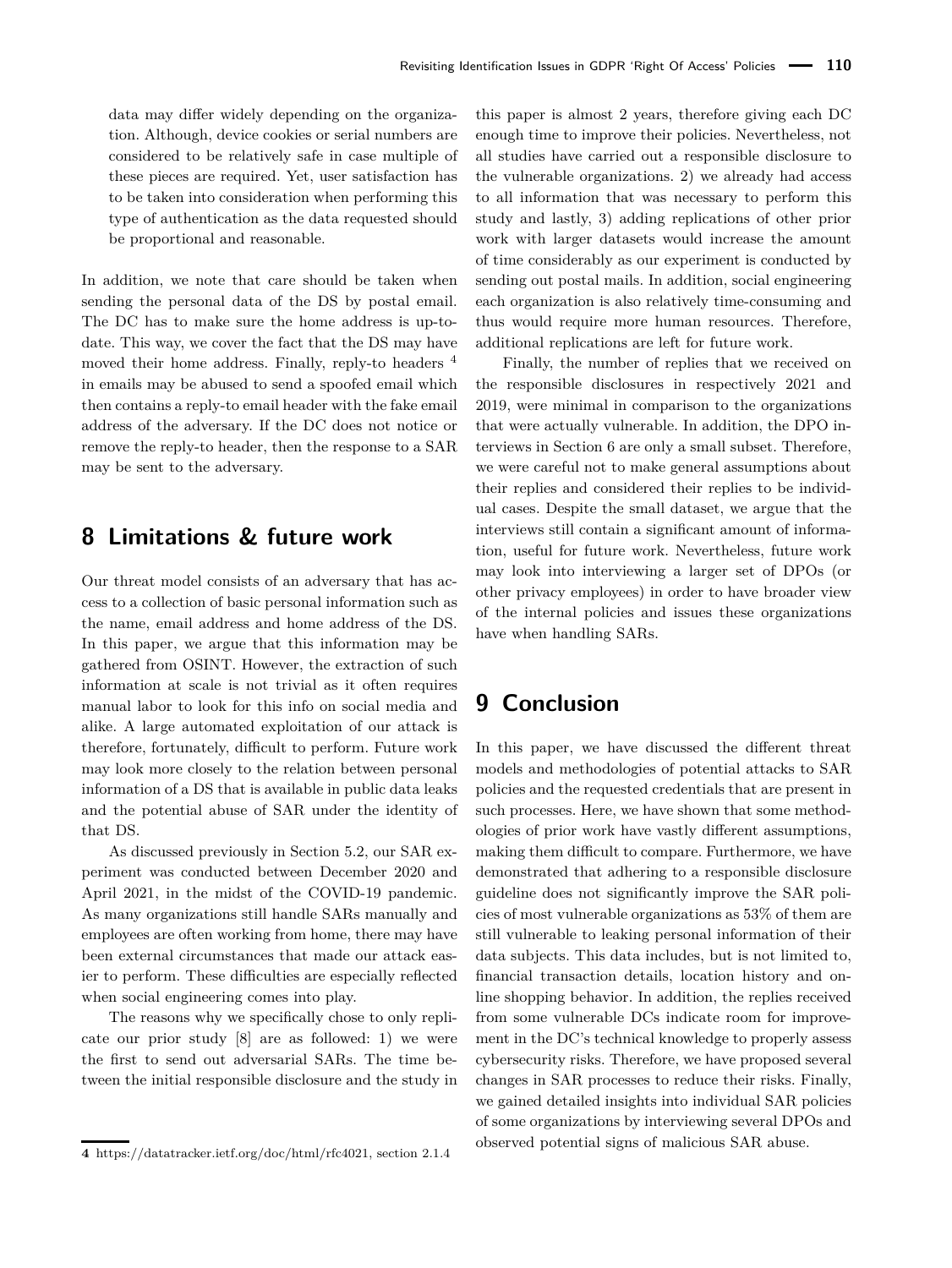# **Acknowledgements**

This research was funded in part by the Bijzonder Onderzoeksfonds (BOF). We thank all organizations that responded to our responsible disclosure and policy suggestions. In addition, our sincere gratitude goes to the [DPOs](#page-0-0) and privacy employees that were willing to participate in our interview and the subjects who have participated in this study. Finally, we thank the reviewers for their feedback and interesting discussions.

# **References**

- <span id="page-16-5"></span>[1] Ausloos, J., AND DEWITTE, P. Shattering one-way mirrors - data subject access rights in practice. International Data Privacy Law 8, 1 (03 2018), 4–28.
- <span id="page-16-10"></span>[2] Boniface, C., Fouad, I., Bielova, N., Lauradoux, C., AND SANTOS, C. Security Analysis of Subject Access Request Procedures How to authenticate data subjects safely when they request for their data. In Annual Privacy Forum (2019).
- <span id="page-16-3"></span>[3] Bufalieri, L., Morgia, M. L., Mei, A., and Stefa, J. GDPR: When the Right to Access Personal Data Becomes a Threat. In 2020 IEEE International Conference on Web Services (ICWS) (2020), pp. 75–83.
- <span id="page-16-11"></span>[4] CAGNAZZO, M., HOLZ, T., AND POHLMANN, N. GDPi-Rated – Stealing Personal Information On- and Offline. In Computer Security – ESORICS 2019 (Cham, 2019), K. Sako, S. Schneider, and P. Y. A. Ryan, Eds., Springer International Publishing, pp. 367–386.
- <span id="page-16-2"></span>[5] CCPA. California Consumer Privacy Act, 2018. Cal. Legis. Serv. Ch.55 (A.B. 375).
- <span id="page-16-9"></span>[6] CORMACK, A. Is the Subject Access Right Now Too Great a Threat to Privacy? European Data Protection Law Review 2 (2016), 15–27.
- <span id="page-16-20"></span>[7] Das, S., Kim, A., Jelen, B., Streiff, J., Camp, L. J., AND HUBER, L. Towards Implementing Inclusive Authentication Technologies for Older Adults. In Who Are You?! Adventures in Authentication Workshop (Santa Clara, California, USA, Aug. 2019), WAY '19, pp. 1–5.
- <span id="page-16-4"></span>[8] Di Martino, M., Robyns, P., Weyts, W., Quax, P., LAMOTTE, W., AND ANDRIES, K. Personal Information Leakage by Abusing the GDPR "Right of Access". In Proceedings of the Fifteenth USENIX Conference on Usable Privacy and Security (2019), SOUPS'19, USENIX Association, p. 371–386.
- <span id="page-16-6"></span>[9] GALETTA, A., FONIO, C., AND CERESA, A. Nothing is as it seems. The exercise of access rights in Italy and Belgium: dispelling fallacies in the legal reasoning from the 'law in theory' to the 'law in practice'. International Data Privacy Law 6 (11 2015), ipv026.
- <span id="page-16-18"></span>[10] GOOGLE INC. Stronger security for your Google Account. [https://www.google.com/landing/2step/,](https://www.google.com/landing/2step/) accessed on April 21st 2021.
- <span id="page-16-8"></span>[11] HERRMANN, D., AND LINDEMANN, J. Obtaining personal

data and asking for erasure: do app vendors and website owners honour your privacy rights? In Sicherheit 2016 - Sicherheit, Schutz und Zuverlässigkeit (Bonn, 2016), M. Meier, D. Reinhardt, and S. Wendzel, Eds., Gesellschaft für Informatik e.V., pp. 149–160.

- <span id="page-16-13"></span>[12] Kröger, J. L., Lindemann, J., and Herrmann, D. How Do App Vendors Respond to Subject Access Requests? A Longitudinal Privacy Study on IOS and Android Apps. In Proceedings of the 15th International Conference on Availability, Reliability and Security (New York, NY, USA, 2020), ARES '20, Association for Computing Machinery.
- <span id="page-16-15"></span>[13] Kutyłowski, M., Lauks-Dutka, A., and Yung, M. Gdpr – challenges for reconciling legal rules with technical reality. In Computer Security – ESORICS 2020 (2020), L. Chen, N. Li, K. Liang, and S. Schneider, Eds., Springer International Publishing, pp. 736–755.
- <span id="page-16-7"></span>[14] Mahieu, R. L. P., Asghari, H., and van Eeten, M. Collectively exercising the right of access: individual effort, societal effect. Internet Policy Review 7, 3 (2018).
- <span id="page-16-19"></span>[15] Markert, P., Farke, F., and Dürmuth, M. View The Email to Get Hacked: Attacking SMS-Based Two-Factor Authentication. In Who Are You?! Adventures in Authentication Workshop (Santa Clara, California, USA, Aug. 2019), WAY '19, pp. 1–6.
- <span id="page-16-21"></span>[16] Mustafa, H., Xu, W., Sadeghi, A. R., and Schulz, S. You Can Call but You Can't Hide: Detecting Caller ID Spoofing Attacks. In 2014 44th Annual IEEE/IFIP International Conference on Dependable Systems and Networks (2014), pp. 168–179.
- <span id="page-16-12"></span>[17] PAVUR, J., AND KNERR, C. GDPArrrrr: Using Privacy Laws to Steal Identities. CoRR abs/1912.00731 (2019).
- <span id="page-16-16"></span>[18] PETRLIC, R. Identitätsprüfung bei elektronischen Auskunftsersuchen nach Art. 15 DSGVO. Datenschutz und Datensicherheit - DuD 43, 2 (Feb. 2019), 71–75. (German).
- <span id="page-16-14"></span>[19] Samarin, N., Kothari, S., Siyed, Z., Wijesekera, P., Fischer, J., Hoofnagle, C., and Egelman, S. Investigating the Compliance of Android App Developers with the CCPA. In 5th Workshop on Technology and Consumer Protection (ConPro '21) (2021), Association for Computing Machinery.
- <span id="page-16-17"></span>[20] Syrmoudis, E., Mager, S., Kuebler-Wachendorff, S., Pizzinini, P., Grossklags, J., and Kranz, J. Data Portability between Online Services: An Empirical Analysis on the Effectiveness of GDPR Art. 20. Proceedings on Privacy Enhancing Technologies 2021, 3 (2021), 351–372.
- <span id="page-16-0"></span>[21] The European Parliament and the Council. Directive 95/46/EC of the European Parliament and of the Council of 24 October 1995 on the protection of individuals with regard to the processing of personal data and on the free movement of such data . OJ L 281 (November 1995).
- <span id="page-16-1"></span>[22] The European Parliament and the Council. Regulation (EU) 2016/679 of the European Parliament and of the Council of 27 April 2016 on the protection of natural persons with regard to the processing of personal data and on the free movement of such data, and repealing Directive 95/46/EC (General Data Protection Regulation). OJ L 119 (May 2016), 1–88.
- <span id="page-16-22"></span>[23] Urban, T., Degeling, M., Holz, T., and Pohlmann, N. "Your Hashed IP Address: Ubuntu.": Perspectives on Transparency Tools for Online Advertising. In Proceedings of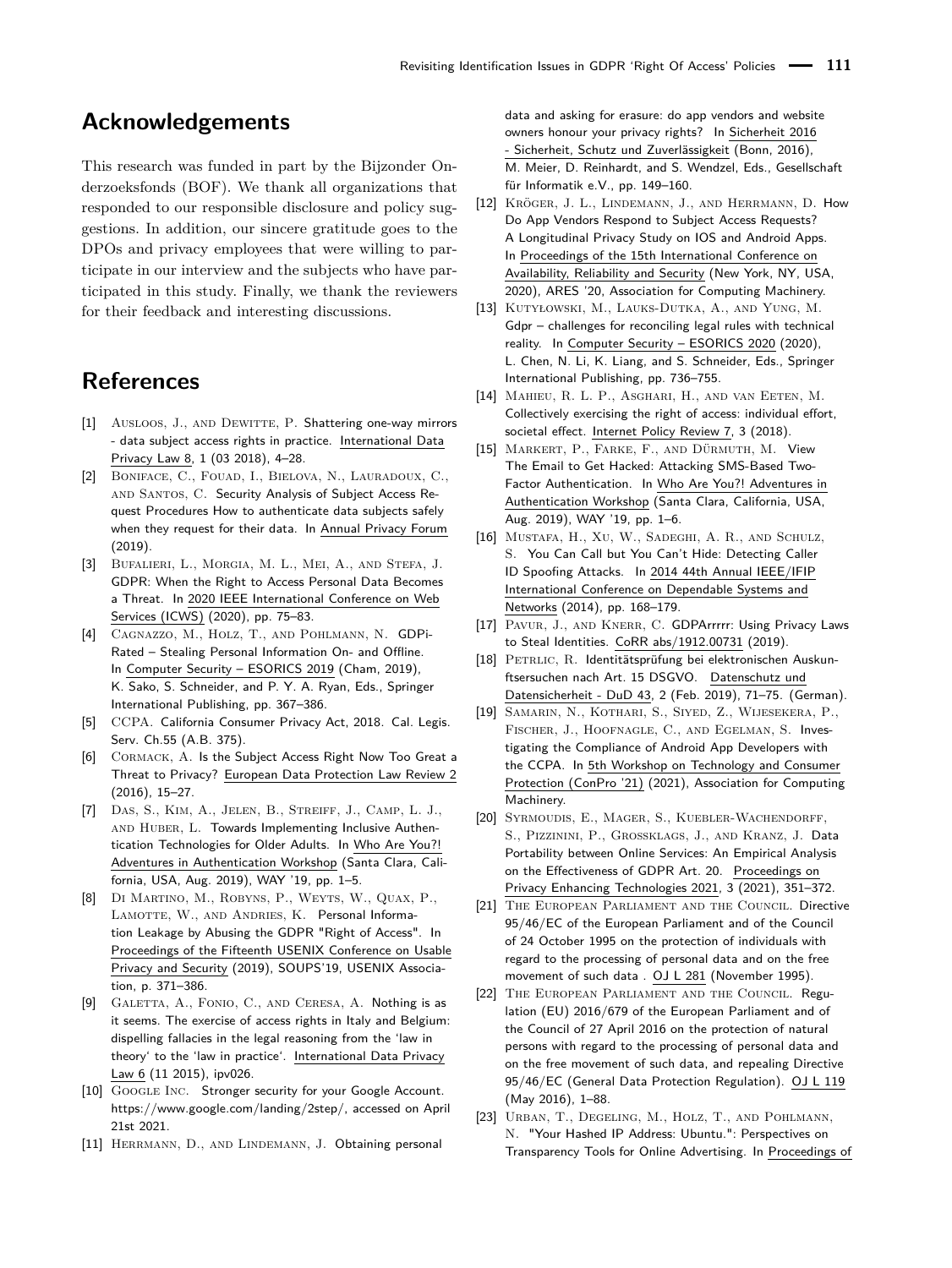the 35th Annual Computer Security Applications Conference (New York, NY, USA, 2019), ACSAC '19, Association for Computing Machinery, p. 702–717.

<span id="page-17-0"></span>[24] Urban, T., Tatang, D., Degeling, M., Holz, T., and POHLMANN, N. A Study on Subject Data Access in Online Advertising After the GDPR. In Data Privacy Management, Cryptocurrencies and Blockchain Technology (Cham, 2019), C. Pérez-Solà, G. Navarro-Arribas, A. Biryukov, and J. Garcia-Alfaro, Eds., Springer International Publishing, pp. 61–79.

# **A Appendix**

## <span id="page-17-1"></span>**A.1 Contents of registered letter**

As we would like to prevent real malicious adversaries to potentially copy and subsequently abuse our methodology, we only provide a summary of the contents of the registered letter below.

- Introduction with name of [DS.](#page-0-0)
- We started by explaining (with random but logically chosen dates) that we have attempted to contact the organization several times by sending a [SAR](#page-0-0) through the *original email address of the [DS](#page-0-0)*, but no response was received after 30 calendar days since the emails bounced back.
- Next, we explained that, because the emails bounced back, we have sent an email to the [DC](#page-0-0) through the *fake email address of the [DS](#page-0-0)* and stated that this email did not bounce back.
- We closed our explanation with the fact that the first [SAR](#page-0-0) was requested more than 30 days ago, pressuring them to immediately provide answers to the [SAR.](#page-0-0)
- We 'repeated' our original [SAR](#page-0-0) in this letter. This inquiry consists of formal requests for several pieces of information such as the personal data, retention period and the existence of automated profiling, including the references to the appropriate [GDPR](#page-0-0) articles.
- Finally, we provided information from the [DS](#page-0-0) to verify the identity. This information consists of the name and a simulated copy of the ID card. In addition, we requested to send the reply to the fake email address of the adversary or the original email address of the [DS.](#page-0-0) We explicitly included the permission to send the answers to the original email address, in order to not raise any suspicion (yet, our threat model does not require an adversary to

have access to the original email address of the [DS.](#page-0-0) See the 'safe' classification in Section [5.2\)](#page-6-1).

We closed our letter by stating, again, that the period in which the [DC](#page-0-0) should have answered our [SAR](#page-0-0) has already expired.

Please note that there was no email communication with the [DC](#page-0-0) and the [DS](#page-0-0) (or adversary) *before* sending the registered letter. The excuse related to the 'emails bouncing back' is an attempt to socially engineer the [DC.](#page-0-0)

## <span id="page-17-2"></span>**A.2 Organizations appointed to subjects**

In Table [5,](#page-17-3) we 1) specify the number of organizations that has personal data from each subject and 2) specify the final number of organizations that were contacted through our experiment by each subject. Each organization was contacted by exactly one subject. The assignment of each organization to a subject is chosen as follows:

- If the organization only had personal data of one subject, then the organization was assigned to that subject.
- Otherwise, no specific method was applied to assign the organization to the subject as the organization was then randomly assigned to any of the 5 subjects, while making sure that the final number of contacted organization for each subject is approximately equal.

Since these organizations are relatively popular, they all had personal data from *at least* one of the subjects.

<span id="page-17-3"></span>

|           | <b>Number of accounts</b> | Number of contacted orgs. |
|-----------|---------------------------|---------------------------|
| Subject A | 13                        |                           |
| Subject B | 11                        |                           |
| Subject C | 13                        |                           |
| Subject D | 12                        |                           |
| Subject E | 20                        | 11                        |
|           |                           | -40                       |

**Table 5.** Specifies how many organizations were appointed to and contacted by each subject. The number of accounts indicates the number of organizations from the dataset where the mentioned subject has at least some personal data (e.g. an online account).